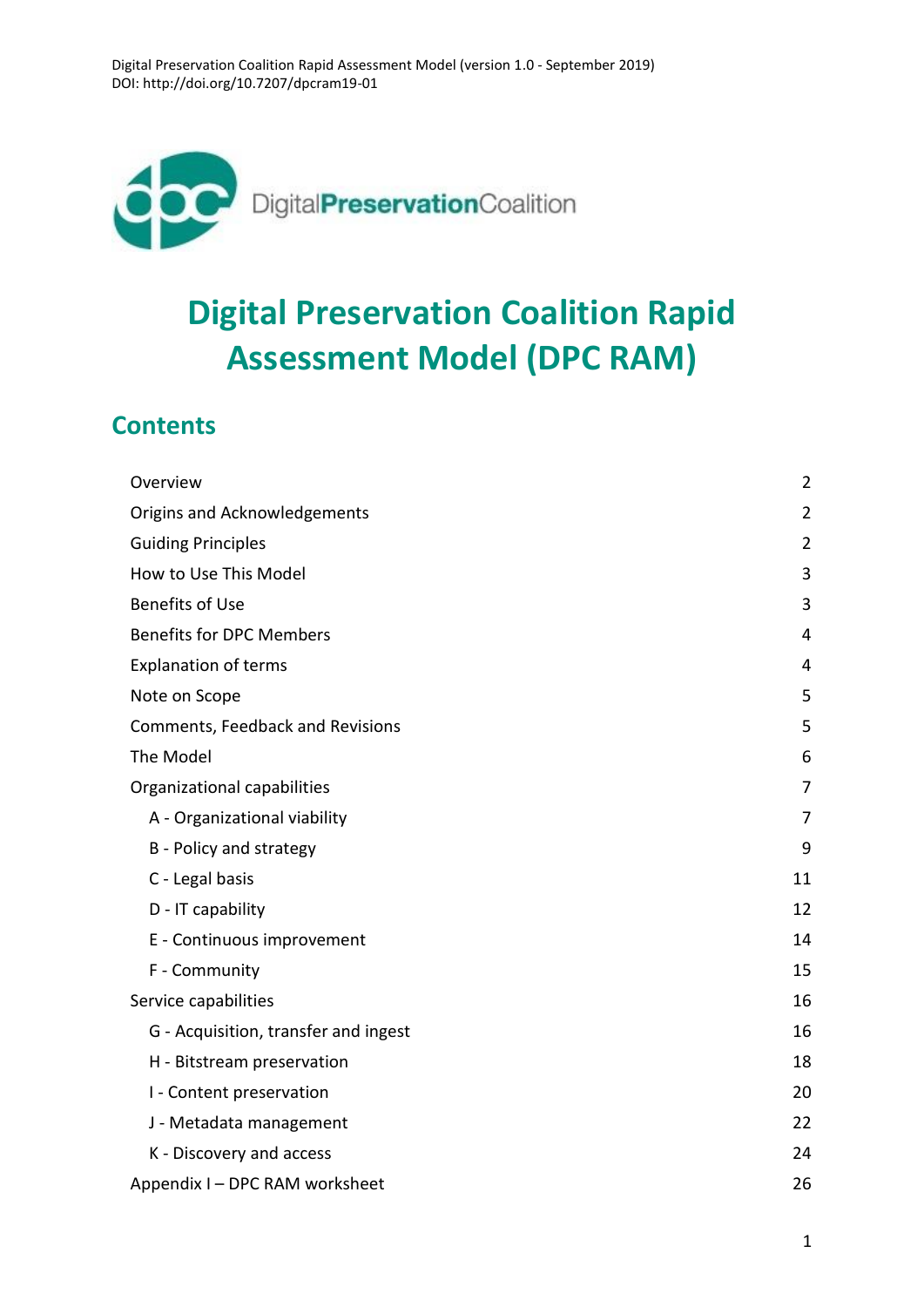### <span id="page-1-0"></span>**Overview**

The Digital Preservation Coalition Rapid Assessment Model (DPC RAM) is a maturity modelling tool that has been designed to enable a rapid benchmarking of an organization's digital preservation capability whilst remaining agnostic to solutions and strategy. The model provides a set of organizational, technical and functional criteria that are rated on a simple and consistent set of maturity levels. It will enable organizations to monitor their progress as they develop and improve their preservation capability and infrastructure and to set future maturity goals.

The model is freely available for anyone to use, but DPC Members will also be offered the opportunity to share their results and compare their progress with other members of the Coalition. This process will also help facilitate DPC Member Support activities, providing DPC staff with an efficient, continuous and standardized approach to capturing information on member needs and issues.

# <span id="page-1-1"></span>**Origins and Acknowledgements**

The model draws from an array of existing maturity models, and is primarily based on Adrian Brown's Digital Preservation Maturity Model<sup>1</sup>. It was also informed by the NDSA Levels of Preservation<sup>2</sup>, the Digital Preservation Capability Maturity Model (DPCMM)<sup>3</sup>, the Assessing Organisational Readiness (AOR) Toolkit and the CoreTrustSeal<sup>4</sup>. This wealth of existing work has provided reference points to ensure broad coverage for assessment of digital preservation capability. The model has been developed, tested and refined with input from DPC Members including those who make up the Research and Practice Sub-Committee. Particular thanks go to Adrian Brown for providing a starting point for this model and his support in taking this forward. Initial work on this model was carried out as part of a collaborative digital preservation project funded by the Nuclear Decommissioning Authority.

# <span id="page-1-2"></span>**Guiding Principles**

Many of the existing maturity models target particular domains (e.g. data repositories as in the CoreTrustSeal), limit their scope to a specific subset of preservation considerations (e.g. primarily technical in the NDSA Levels) or champion particular preservation approaches (e.g. migration-based approaches and open file formats in DPCMM).

The DPC membership is diverse, ranging from the GLAM sector to finance, science, manufacturing and beyond. For organizations across the Coalition to be able to usefully

 $1$  Brown, A (2013) Practical Digital Preservation: a how-to guide for organizations of any size, Facet Publishing: London

<sup>2</sup> https://ndsa.org/activities/levels-of-digital-preservation/

<sup>3</sup> https://www.securelyrooted.com/dpcmm

<sup>4</sup> https://www.coretrustseal.org/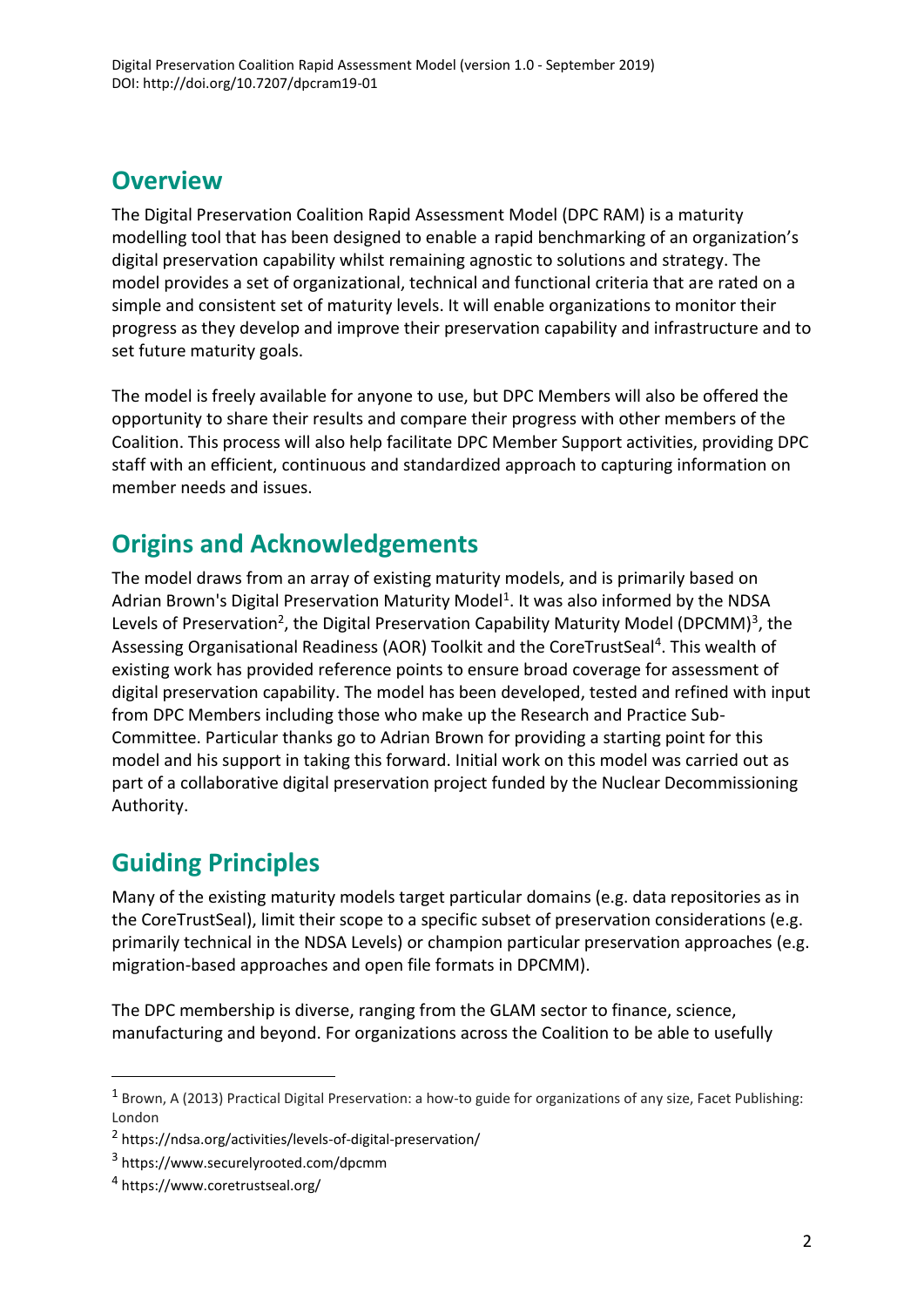benchmark, compare and contrast their maturity it was necessary to develop a model which could be applied in different kinds of organizations, regardless of their mission, scale and approach. The maturity levels are based on existing good practice and try to be agnostic to particular preservation strategies or approaches. Organizations should find it easy to use the model to assess where they are now and consider where they would like to be in the future.

#### **This model aims to be:**

- Applicable for organizations of any size and in any sector
- Applicable for all content of long-term value
- Preservation strategy and solution agnostic
- Based on existing good practice
- Simple to understand and quick to apply

### <span id="page-2-0"></span>**How to Use This Model**

This model should be used as a rapid benchmarking tool, enabling a quick and simple assessment which can be applied frequently with minimal effort and consultation across an organization<sup>5</sup>. It is expressly not a strict and comprehensive certification tool that might provide a "deep dive" assessment.

A guiding statement is supplied for each criteria level. For some criteria levels, bulleted lists of examples are also supplied. It is important to note that the bulleted lists within each criteria level are provided as illustrative examples, not a checklist of requirements that must be met before the respective level is attained. An organization using the tool should consider which level best fits its current capability. This should be **an honest and realistic assessment** on the level closest to its current state. Where an organization partially meets a level but feels that more work is required in order to sit comfortably within that level, the score awarded should be the level below. No half marks are given!

A worksheet sits alongside this model which allows organizations to record the following:

- The current maturity level for each of the criteria
- Notes on/evidence of why this level has been selected
- The level of maturity the organization wishes to achieve
- Notes on the target level, for example, why it has been selected or what needs to be done to achieve it

<span id="page-2-1"></span>An online tool is also available for DPC Members.

### **Benefits of Use**

By applying this model an organization will be able to produce evidence-based data on their capacity and maturity over time, as well as being able to answer questions such as:

● Where is our organization now?

<sup>&</sup>lt;sup>5</sup> Early testing of the model suggests that the basic assessment can be carried out in less than two hours by someone with good knowledge of digital preservation and how it is applied in their own organization. For others it may take longer, particularly if multiple stakeholders need to be consulted. Setting future goals and priorities is likely to be a longer process.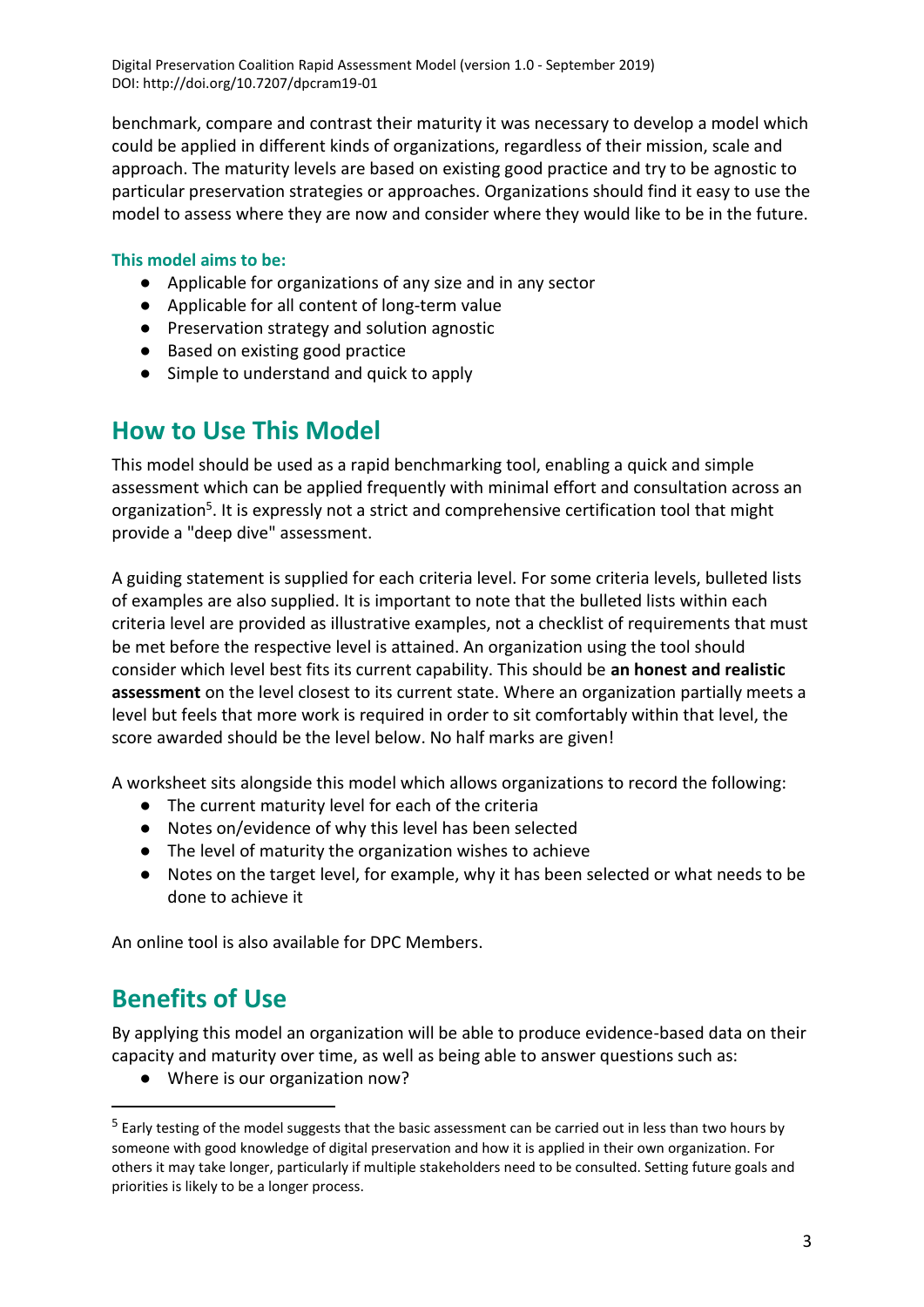- Are there any gaps in our organization's preservation capabilities?
- Where would we would we like to be in [x] year(s)?
- How has our organization's capability improved over the last [x] years?
- How close is our organization to reaching the level of preservation maturity we would like?
- What should the priorities be for improving our organization's preservation capability?
- What support and resources do we need in order to help our organization move forward?

# <span id="page-3-0"></span>**Benefits for DPC Members**

DPC RAM has been developed as a core DPC Member benefit in order to:

- Target member support activities for full members, allowing rapid assessment of current capabilities and highlighting areas where support will be most beneficial.
- Facilitate the sharing of information on maturity levels, allowing organizations to compare their status with results across the DPC or to similar DPC Member organizations.
- Help the DPC to better understand their membership as a whole and use this information to shape ongoing programs of research, training, and resource development in line with member priorities.

The DPC will provide members with an online form for entering information on maturity levels on an annual basis. The form will allow members to specify preferences on how the data is used and shared. The DPC will send members a copy of their responses for reference and will collate and analyse this information and report trends and patterns back to members. The DPC may use the data (with permission) to make connections between DPC Members. This model will further support interactions between DPC staff and Coalition members, and will be a key tool in facilitating member support activities.

In addition to benefits available to all as listed in the previous section, the DPC RAM will allow DPC Members to answer the following questions:

- How does my organization's digital preservation maturity compare with that of the wider DPC membership?
- How does my organization's digital preservation maturity compare with that of similar institutions within the DPC?
- Where would we most benefit from DPC support?
- What resources do we need in order to progress?

# <span id="page-3-1"></span>**Explanation of terms**

The term 'Digital Archive' is used throughout the DPC RAM to refer to a facility where content in digital form with enduring value is stored and managed for long term preservation.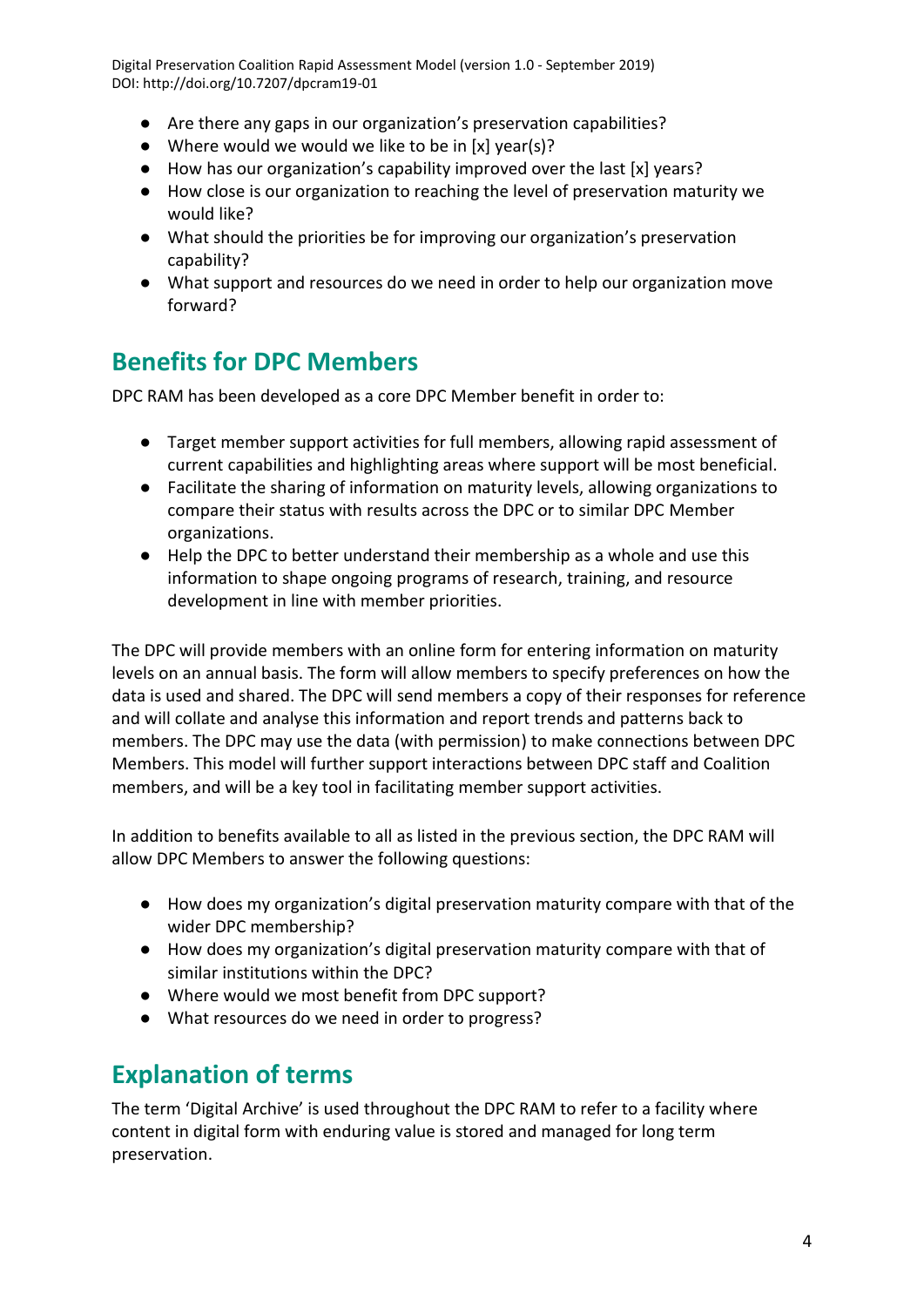The term 'Organization' is used through the DPC RAM to refer to the unit of an organization that is being measured. Typically this will be a specific section of an organization that has a remit to manage and preserve digital content, but in some instances it may be appropriate to look at the organization as a whole. Each institution using this model will need to establish first which part of their organization they are measuring.

### <span id="page-4-0"></span>**Note on Scope**

This model specifically excludes IT security issues. Whilst considered extremely important from a capability and resilience standpoint, it is an area that is already well-served by existing IT security guidance (for example the ISO/IEC 27000 family of standards<sup>6</sup>). It was also felt that the results of an assessment against such criteria could in itself be sensitive or confidential.

### <span id="page-4-1"></span>**Comments, Feedback and Revisions**

While digital preservation activities have been occurring in many organisations for two decades, the discipline as a whole will continue to change and develop in response to external drivers and fresh challenges. New solutions, ways of working and examples of good practice will emerge. For this model to be useful for demonstrating progress, we anticipate that the basic premise of each of the maturity levels will remain the same. However, the examples within each section may be updated and enhanced over time in line with developments in the field and in response to feedback from DPC Members and the wider digital preservation community. If you have any suggestions for updates or additions, please email info[at]dpconline[dot]org, or contact us via Twitter at @dpc\_chat.

<sup>6</sup> <https://www.iso.org/isoiec-27001-information-security.html>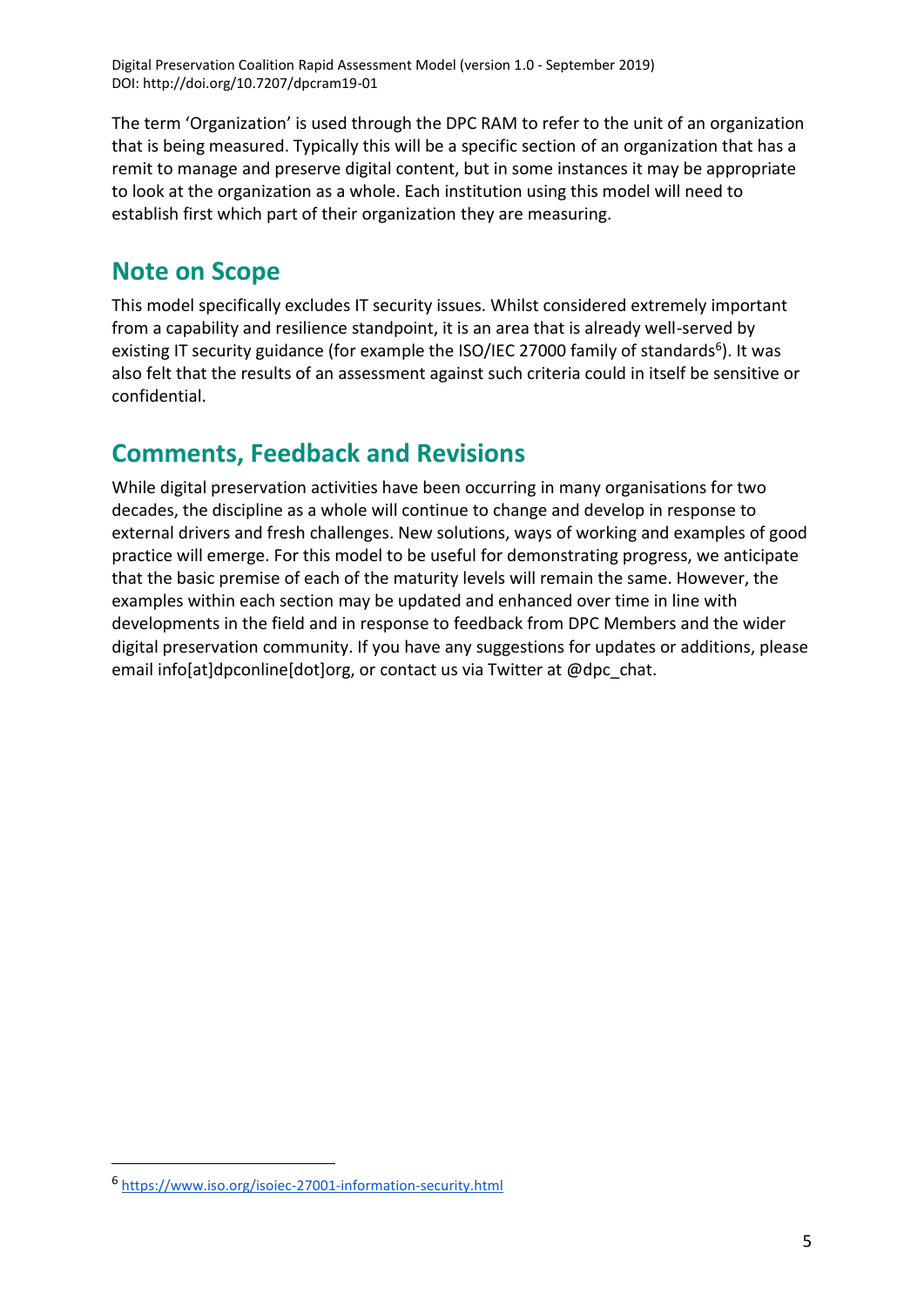# <span id="page-5-0"></span>**The Model**

There are 11 sections of the DPC RAM covering different elements of digital preservation capability that are grouped into two parts. Organizational capabilities are defined at an organizational or other appropriate high level of granularity. Service capabilities refer to operational levels that might be considered at a lower level of granularity, possibly specific to a particular content stream.

| <b>Organizational capabilities</b> |                                                       |                                                                                                                                                                                                                                                            |
|------------------------------------|-------------------------------------------------------|------------------------------------------------------------------------------------------------------------------------------------------------------------------------------------------------------------------------------------------------------------|
| A                                  | Organizational<br>viability                           | Governance, organizational structure, staffing and resourcing of digital<br>preservation activities.                                                                                                                                                       |
| B                                  | <b>Policy and</b><br>strategy                         | Policies, strategies, and procedures which govern the operation and<br>management of the digital archive.                                                                                                                                                  |
| C                                  | Legal basis                                           | Management of contractual, licensing, and other legal rights and<br>responsibilities relating to acquiring, preserving and providing access to<br>digital content (e.g. licencing, copyright, terms and conditions of use,<br>data protection regulation). |
| D                                  | <b>IT capability</b>                                  | Information Technology capabilities for supporting digital preservation<br>activities.                                                                                                                                                                     |
| E                                  | Continuous<br><i>improvement</i>                      | Processes for the assessment of current digital preservation capabilities,<br>the definition of goals and the monitoring of progress.                                                                                                                      |
| F                                  | <b>Community</b>                                      | Engagement with and contribution to the wider digital preservation<br>community.                                                                                                                                                                           |
| <b>Service capabilities</b>        |                                                       |                                                                                                                                                                                                                                                            |
| G                                  | <b>Acquisition</b> ,<br>transfer and<br><i>ingest</i> | Processes to acquire or transfer content and ingest it into a digital<br>archive.                                                                                                                                                                          |
| H                                  | <b>Bitstream</b><br>preservation                      | Processes to ensure the storage and integrity of digital content to be<br>preserved.                                                                                                                                                                       |
| I                                  | Content<br>preservation                               | Processes to preserve the meaning or functionality of the digital content<br>and ensure its continued accessibility and usability over time.                                                                                                               |
| J                                  | <b>Metadata</b><br>management                         | Processes to create and maintain sufficient metadata to support<br>preservation, management and use of preserved digital content.                                                                                                                          |
| K                                  | Discovery and<br>access                               | Processes to enable discovery of digital content and provide access for<br>users.                                                                                                                                                                          |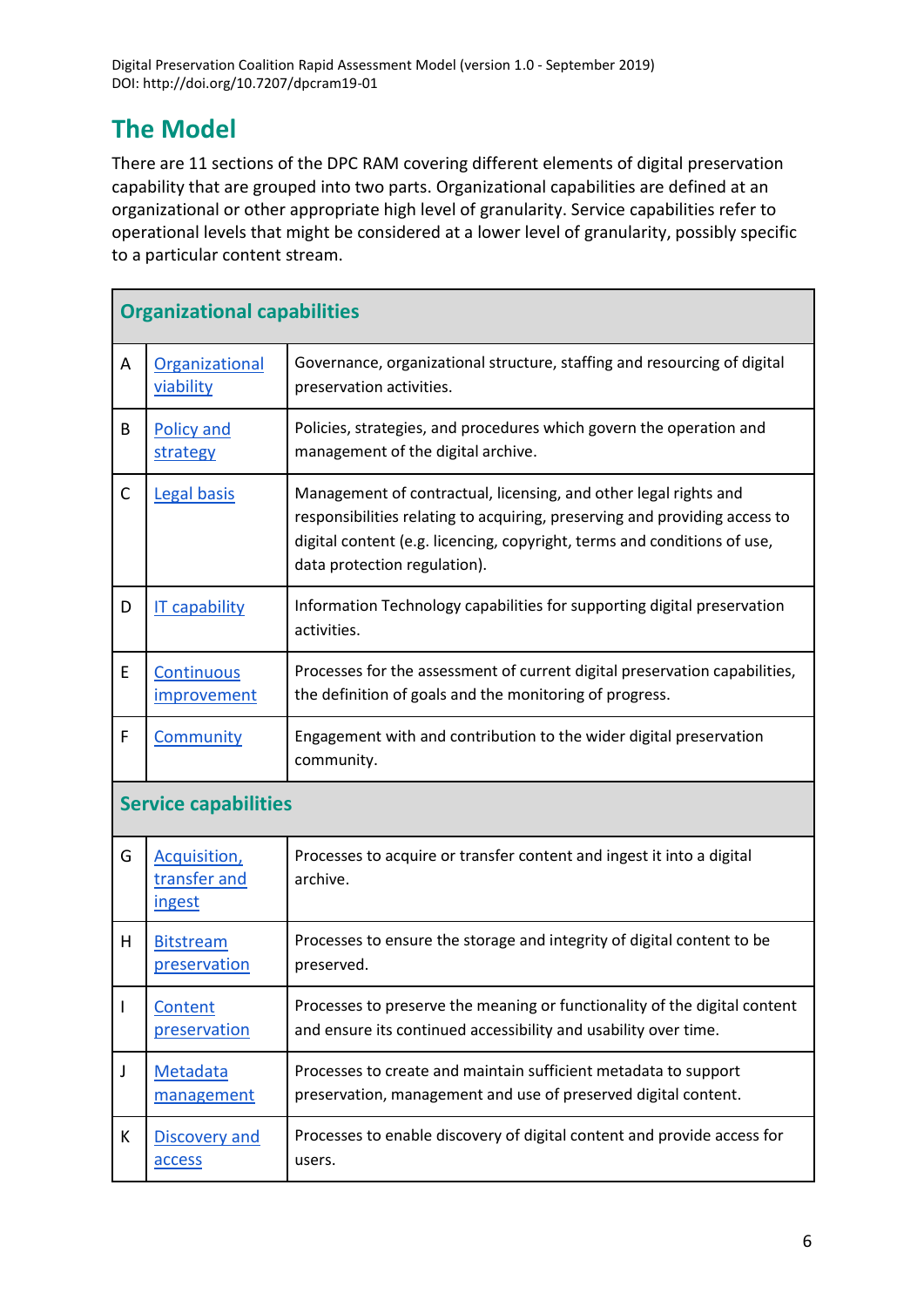# <span id="page-6-0"></span>**Organizational capabilities**

#### <span id="page-6-1"></span>**A - Organizational viability**

Governance, organizational structure, staffing and resourcing of digital preservation activities.

|                       | The organization has minimal awareness of                                                  |
|-----------------------|--------------------------------------------------------------------------------------------|
| 0 - Minimal awareness | the need to support digital preservation                                                   |
|                       | activities.                                                                                |
|                       | The organization is aware of the need to                                                   |
| $1 -$ Awareness       | support digital preservation activities                                                    |
|                       | Digital preservation activities are supported                                              |
|                       | and resourced at a basic level within the                                                  |
|                       | organization, for example:                                                                 |
|                       | There is some engagement from senior                                                       |
|                       | management.                                                                                |
| $2 - Basic$           | Staff have assigned responsibilities and<br>$\bullet$                                      |
|                       | the time to undertake them.                                                                |
|                       | A budget for digital preservation has been                                                 |
|                       | allocated (may be time-limited).<br>Staff development requirements have                    |
|                       | been identified.                                                                           |
|                       |                                                                                            |
|                       |                                                                                            |
|                       | Digital preservation activities are managed                                                |
|                       | and supported within the organization, for                                                 |
|                       | example:                                                                                   |
|                       | There is commitment from senior                                                            |
|                       | management.                                                                                |
|                       | Staff have the skills they need to carry out<br>digital preservation activities and access |
|                       | to relevant expertise where required.                                                      |
| 3 - Managed           | A dedicated core budget for digital<br>$\bullet$                                           |
|                       | preservation has been allocated.                                                           |
|                       | Budgets, staff roles and development<br>$\bullet$                                          |
|                       | needs are regularly assessed.                                                              |
|                       | Metrics and reports can be generated                                                       |
|                       | about the digital archive to help inform                                                   |
|                       | reporting, planning and management.                                                        |
|                       | Staff development requirements have<br>been funded.                                        |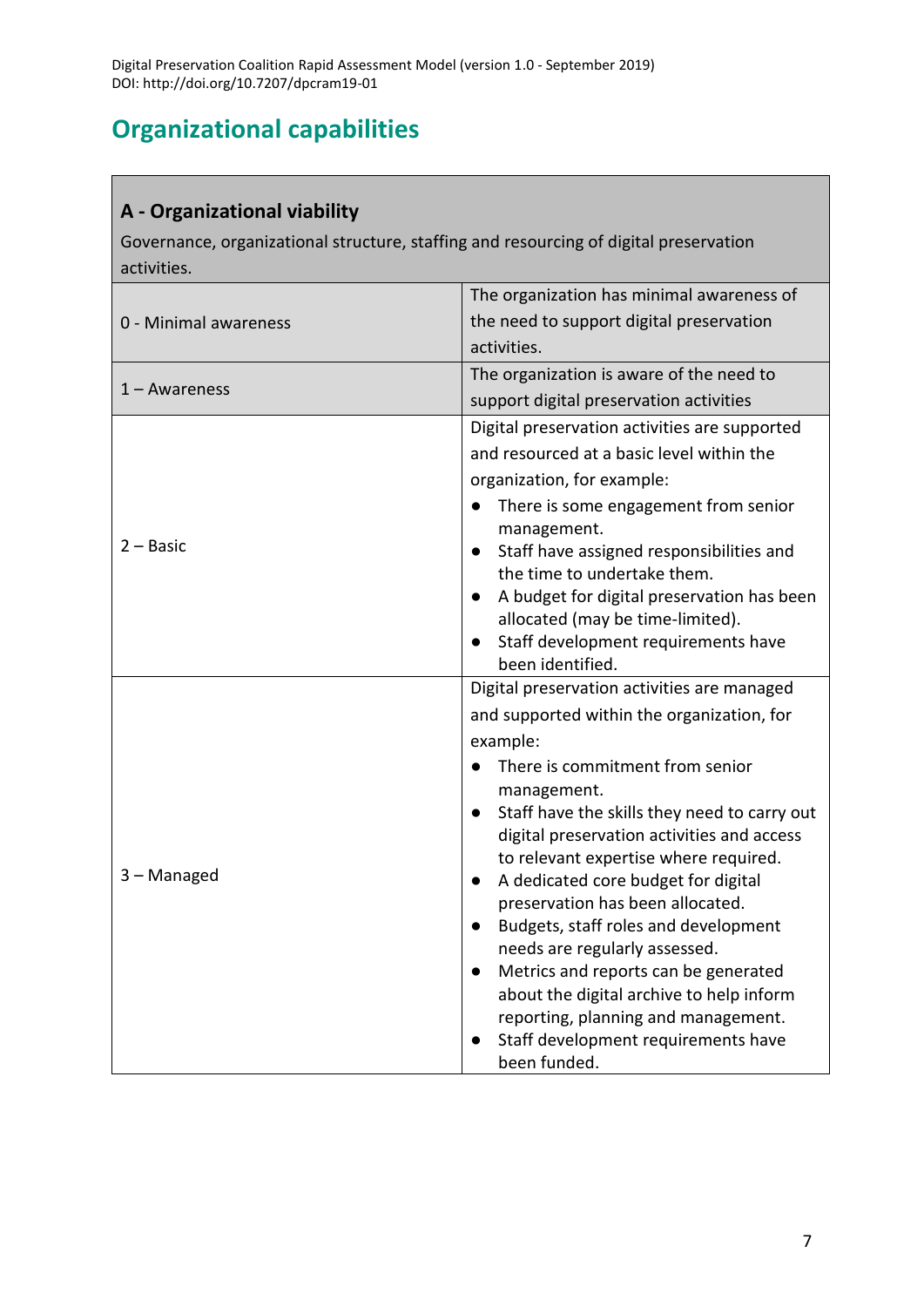| managed, enhanced and developed within<br>the organization, for example:<br>Benefits of digital preservation are<br>recognised, championed and embedded                                                                                                                                                                                                                                                                                                                                                                                                                               |  |
|---------------------------------------------------------------------------------------------------------------------------------------------------------------------------------------------------------------------------------------------------------------------------------------------------------------------------------------------------------------------------------------------------------------------------------------------------------------------------------------------------------------------------------------------------------------------------------------|--|
|                                                                                                                                                                                                                                                                                                                                                                                                                                                                                                                                                                                       |  |
|                                                                                                                                                                                                                                                                                                                                                                                                                                                                                                                                                                                       |  |
| throughout the organization.<br>A cross-departmental digital preservation<br>$\bullet$<br>management board has been established.<br>One or more staff are considered to be<br>4 – Optimized<br>experts in their field.<br>Budgets, staff roles and development<br>needs are proactively assessed in<br>anticipation of future changes.<br>Metrics and reports about the digital<br>$\bullet$<br>archive are combined with projections of<br>future needs to proactively inform<br>reporting, planning and management.<br>The efficacy of staff development is<br>regularly monitored. |  |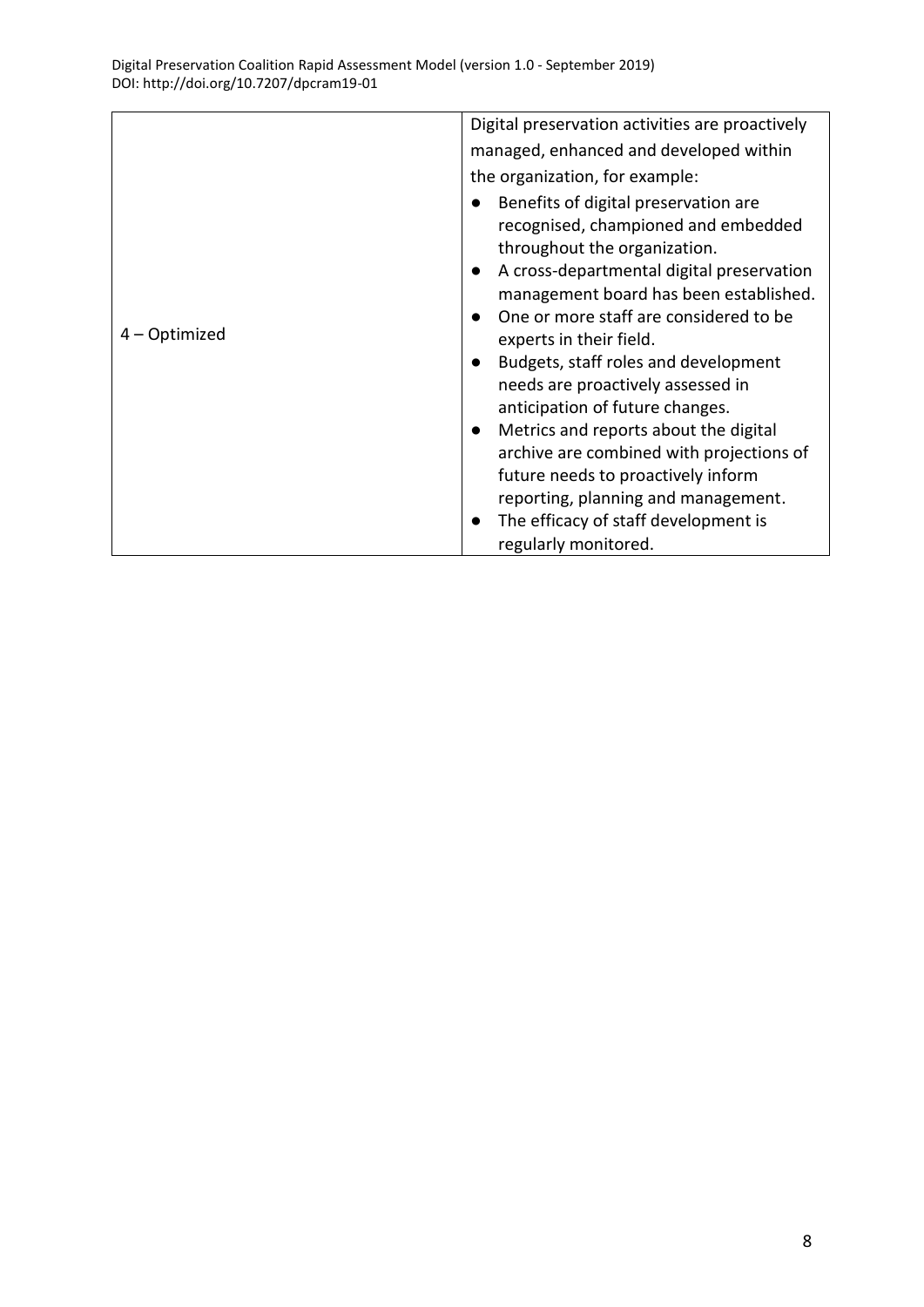### <span id="page-8-0"></span>**B - Policy and strategy**

Policies, strategies, and procedures which govern the operation and management of the digital archive.

|                       | The organization has minimal awareness of                                                                    |
|-----------------------|--------------------------------------------------------------------------------------------------------------|
| 0 - Minimal awareness | the need for a policy framework for digital                                                                  |
|                       | preservation.                                                                                                |
|                       | The organization is aware of the need to                                                                     |
|                       | develop a policy framework and may have                                                                      |
| $1 -$ Awareness       | some relevant policies but no digital                                                                        |
|                       | preservation policy or strategy exists.                                                                      |
|                       | The organization has a basic policy                                                                          |
|                       | framework, for example:                                                                                      |
|                       | A high-level digital preservation policy or<br>strategy exists.                                              |
| $2 - Basic$           | Other policies relating to digital<br>$\bullet$<br>preservation may exist but there are gaps<br>in coverage. |
|                       | Some procedures for managing digital                                                                         |
|                       | content are in place and may be                                                                              |
|                       | documented.                                                                                                  |
|                       | Scope of collection is defined and                                                                           |
|                       | understood (eg: collections development<br>policy, retention schedule).                                      |
|                       | The organization has a comprehensive and                                                                     |
|                       | managed suite of policies, strategies and                                                                    |
|                       | procedures, for example:                                                                                     |
|                       | The digital preservation policy/strategy is                                                                  |
|                       | aligned with other organizational policies<br>and is reviewed according to an agreed                         |
| 3 – Managed           | schedule.<br>A suite of documented processes and                                                             |
|                       | procedures for managing content within                                                                       |
|                       | the digital archive exists.                                                                                  |
|                       | Responsibility for digital preservation is                                                                   |
|                       | clearly owned.                                                                                               |
|                       | All relevant staff are aware of digital                                                                      |
|                       | preservation policies, strategies and                                                                        |
|                       | procedures.                                                                                                  |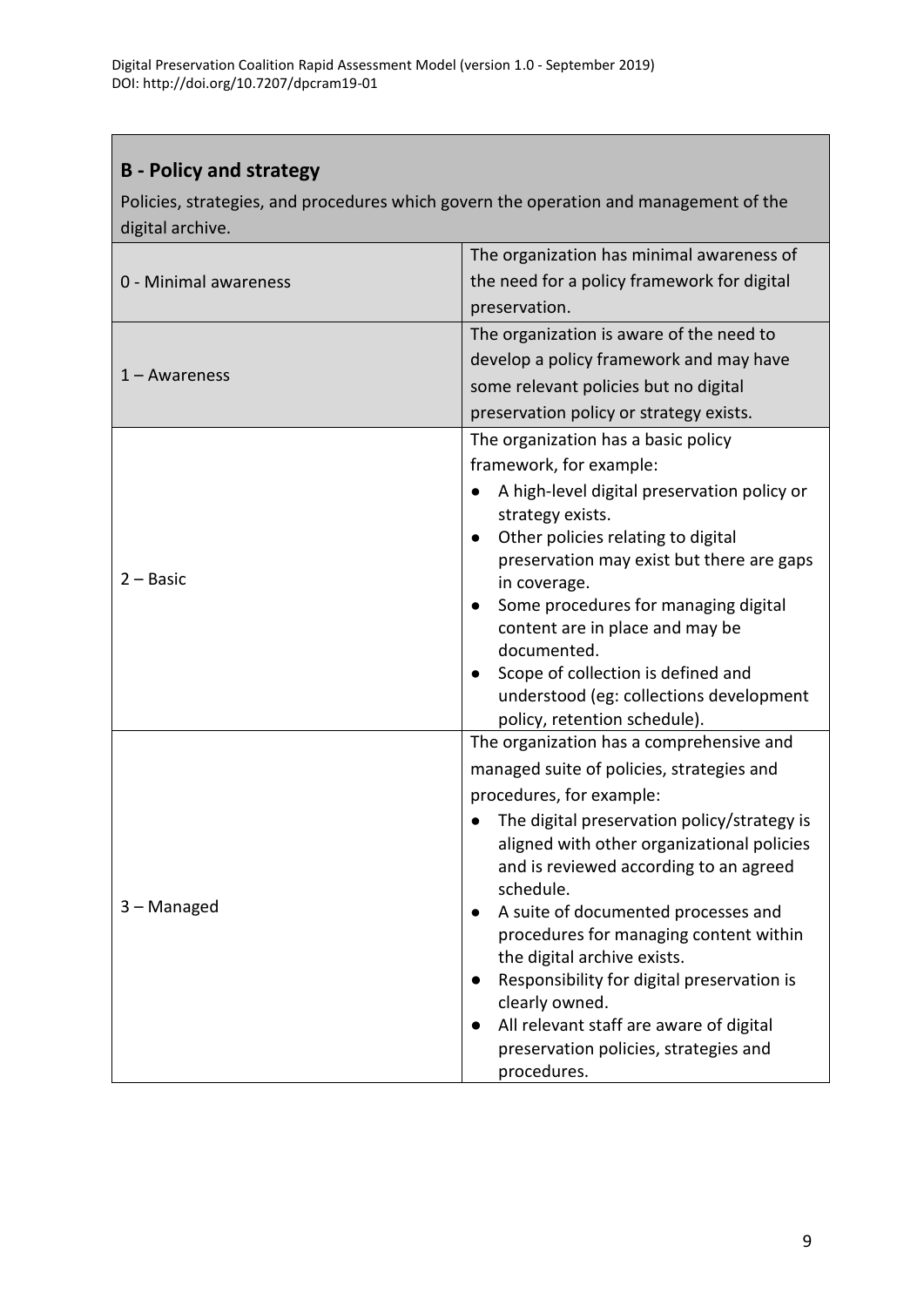|               | The organization proactively manages its                                                                                                                                                                                                                                                                                                                                                                          |
|---------------|-------------------------------------------------------------------------------------------------------------------------------------------------------------------------------------------------------------------------------------------------------------------------------------------------------------------------------------------------------------------------------------------------------------------|
|               | policies, strategies and procedures and has a                                                                                                                                                                                                                                                                                                                                                                     |
|               | commitment to continuous process                                                                                                                                                                                                                                                                                                                                                                                  |
|               | improvement, for example:                                                                                                                                                                                                                                                                                                                                                                                         |
| 4 – Optimized | A full suite of policies, strategies and<br>$\bullet$<br>procedures relating to the preservation of<br>digital content is in place<br>Policy and strategy is fully implemented<br>$\bullet$<br>and staff actively engage with it.<br>Policy, strategy and procedure is<br>$\bullet$<br>proactively monitored and updated to<br>reflect internal changes, changes in other<br>policies, or other external factors. |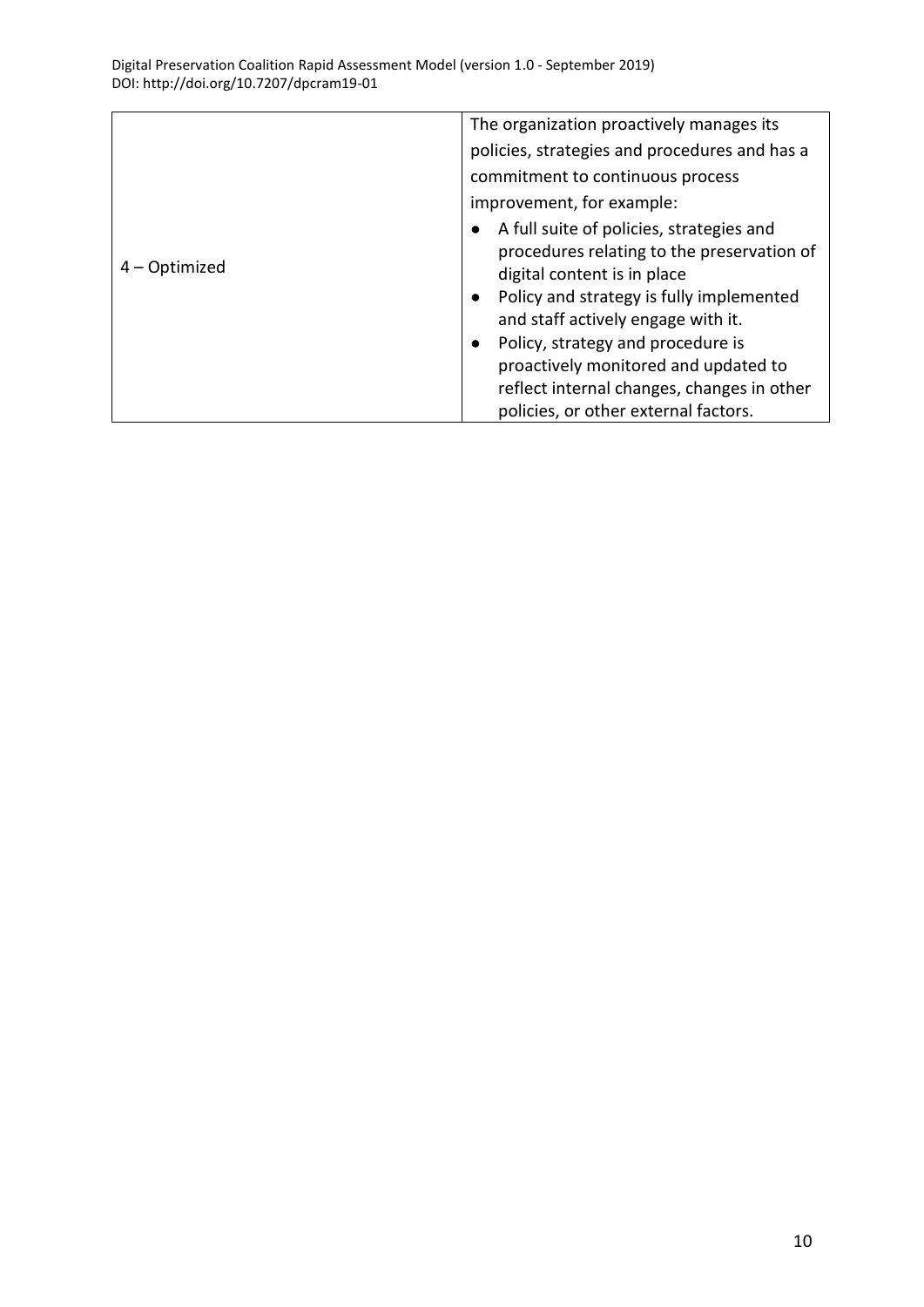### <span id="page-10-0"></span>**C - Legal basis**

Management of contractual, licensing, and other legal rights and responsibilities relating to acquiring, preserving and providing access to digital content (e.g. licencing, copyright, terms and conditions of use, data protection regulation).

|                       | The organization has minimal awareness of                                              |
|-----------------------|----------------------------------------------------------------------------------------|
|                       | either the need for managing contractual,                                              |
| 0 - Minimal awareness | licensing, and other legal rights and                                                  |
|                       | responsibilities or basic principles for applying                                      |
|                       | them.                                                                                  |
|                       | The organization is aware of the need to                                               |
| 1 – Awareness         | manage contractual, licensing, and other legal                                         |
|                       | rights and responsibilities and an                                                     |
|                       | understanding of basic principles.                                                     |
|                       | Basic management of legal rights and                                                   |
|                       | responsibilities is carried out, for example:                                          |
|                       | Key legal rights and responsibilities,                                                 |
| $2 - Basic$           | together with their owners, have been                                                  |
|                       | identified and documented.                                                             |
|                       | Templates exist for necessary legal<br>$\bullet$                                       |
|                       | agreements and licences.<br>Legal rights and responsibilities relating to              |
|                       | digital content are managed, for example:                                              |
|                       |                                                                                        |
| 3 - Managed           | Information relating to licensing, legal<br>rights and contracts can be easily located |
|                       | and accessed when necessary.                                                           |
|                       | Legal issues and risks are managed and<br>$\bullet$                                    |
|                       | regularly reviewed.                                                                    |
|                       | Legal rights and responsibilities relating to                                          |
|                       | digital content are proactively managed, for                                           |
|                       | example:                                                                               |
|                       | Legal issues and risks are proactively                                                 |
| 4 - Optimized         | monitored and mitigated.                                                               |
|                       | Roles and responsibilities for managing<br>$\bullet$                                   |
|                       | legal issues and risks are clearly assigned                                            |
|                       | The organization engages with and inputs<br>$\bullet$                                  |
|                       | into legal and judicial processes that                                                 |
|                       | create regulation.                                                                     |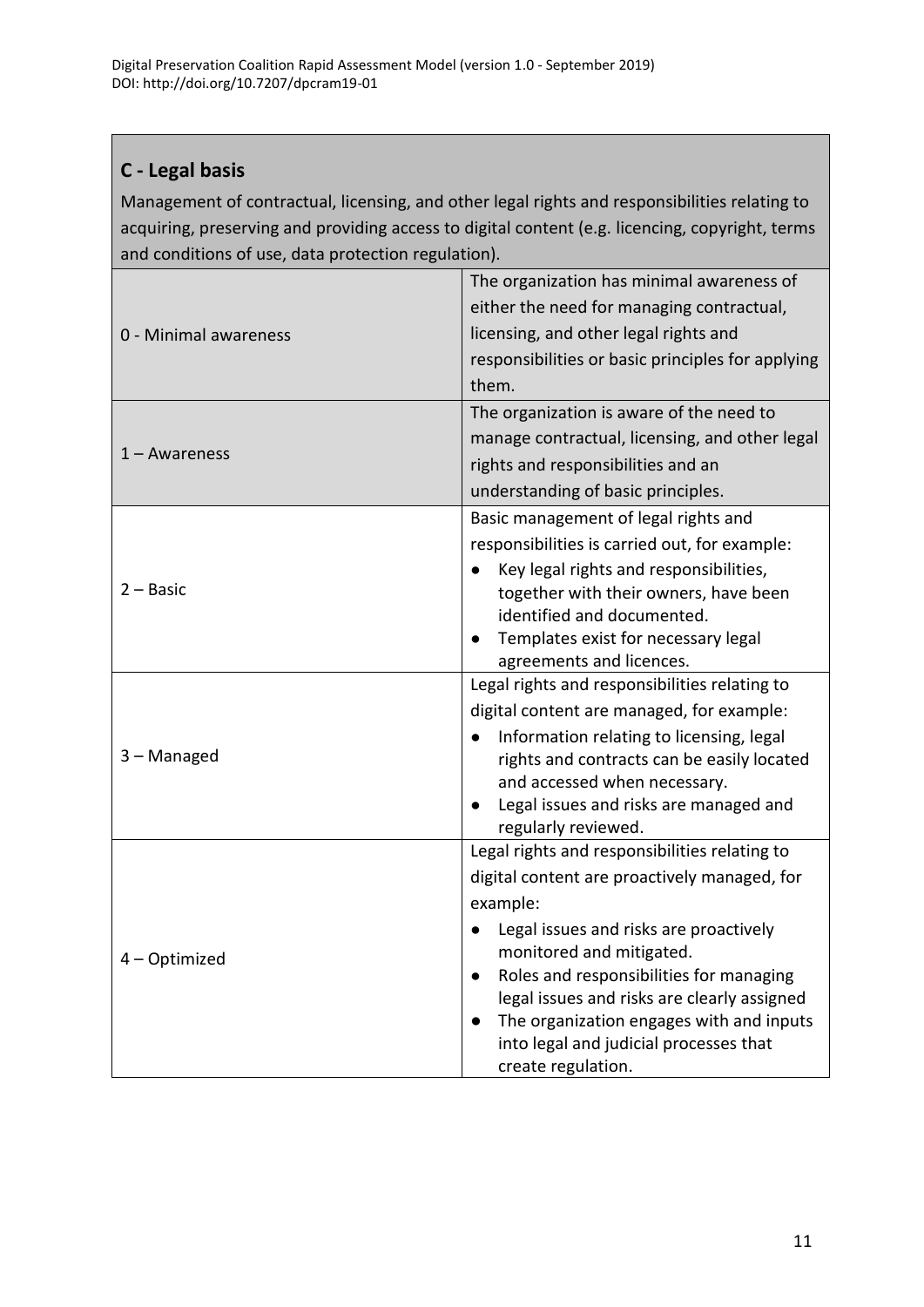### <span id="page-11-0"></span>**D - IT capability**

Information Technology capabilities for supporting digital preservation activities.

|                       | The organization has minimal awareness of                                              |
|-----------------------|----------------------------------------------------------------------------------------|
|                       | either the need for IT capability to support                                           |
| 0 - Minimal awareness | the digital archive or basic principles for                                            |
|                       | applying it.                                                                           |
|                       | The organization is aware of the need for IT                                           |
| $1 - Awareness$       | capability to support the digital archive, and                                         |
|                       | has an understanding of basic principles.                                              |
|                       | The organization has access to basic IT                                                |
|                       | facilities including technical infrastructure and                                      |
|                       | support, for example:                                                                  |
| $2 - Basic$           | Basic IT support is available to the digital                                           |
|                       | archive.                                                                               |
|                       | IT systems are documented at a basic                                                   |
|                       | level.<br>The organization has access to                                               |
|                       |                                                                                        |
|                       | comprehensively managed IT facilities                                                  |
|                       | including technical infrastructure and                                                 |
|                       | support, for example:                                                                  |
|                       | Adequate IT support is available to the<br>digital archive.                            |
| 3 - Managed           | IT systems are regularly patched and<br>updated.                                       |
|                       | New tools and systems are deployed<br>when required.                                   |
|                       | IT systems are comprehensively                                                         |
|                       | documented.                                                                            |
|                       | Contracts and services with third party<br>service providers (eg. cloud suppliers) are |
|                       | well managed and documented.                                                           |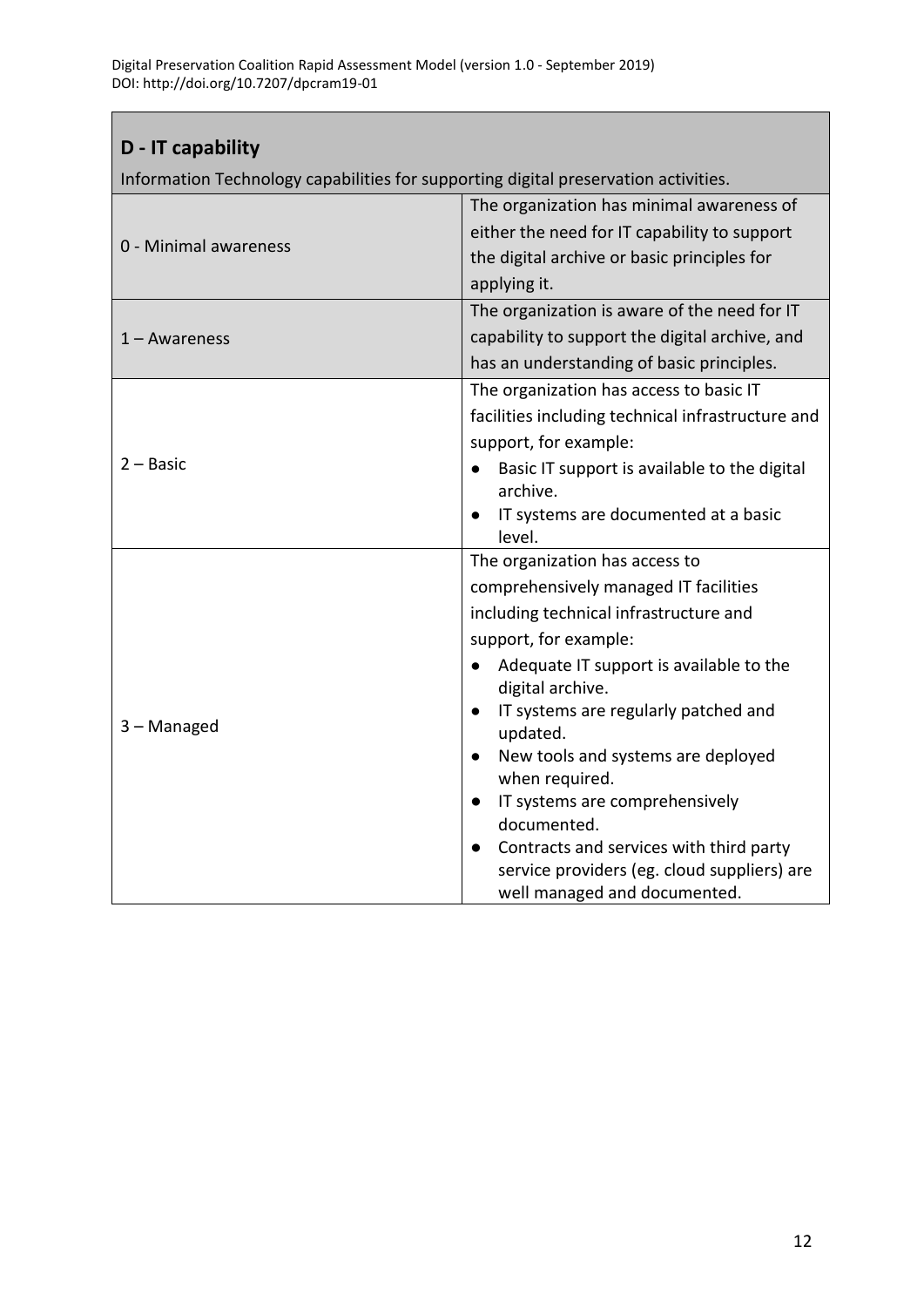|               | The organization has access to proactively                                                                                    |
|---------------|-------------------------------------------------------------------------------------------------------------------------------|
|               | managed IT facilities that are continually                                                                                    |
|               | evolving and improving, for example:                                                                                          |
| 4 – Optimized | An enhanced level of IT support is<br>available to the digital archive<br>IT demonstrates good understanding of,<br>$\bullet$ |
|               | and engagement with, digital preservation<br>issues.                                                                          |
|               | Digital preservation requirements are<br>$\bullet$                                                                            |
|               | taken into account when sourcing new IT<br>systems.                                                                           |
|               | A detailed roadmap exists for future<br>$\bullet$                                                                             |
|               | development of IT systems.                                                                                                    |
|               | Potential new tools and systems are<br>$\bullet$                                                                              |
|               | proactively identified and tested.                                                                                            |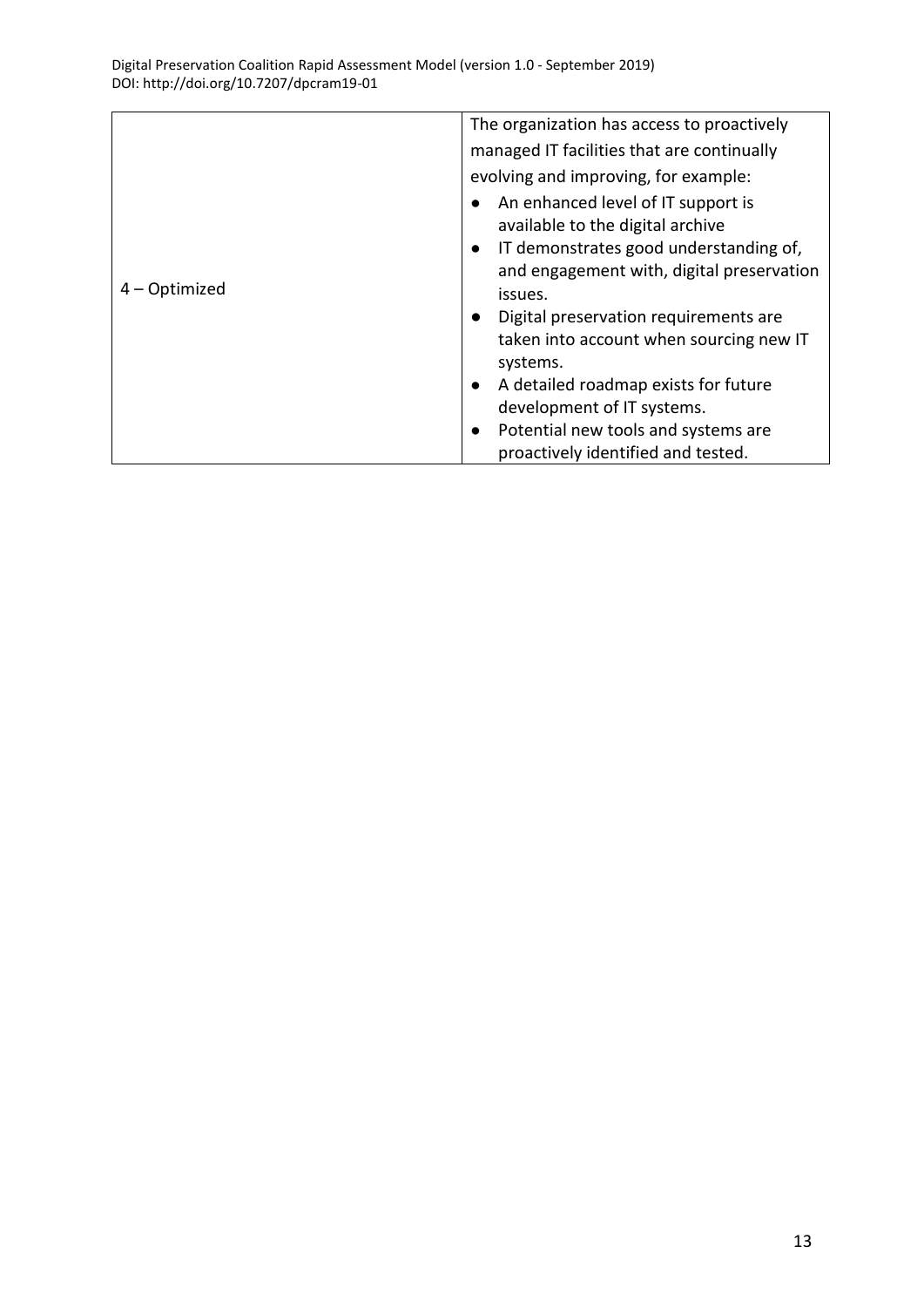### <span id="page-13-0"></span>**E - Continuous improvement**

Processes for the assessment of current digital preservation capabilities, the definition of goals and the monitoring of progress.

| 0 - Minimal awareness | The organization has minimal awareness of                                        |
|-----------------------|----------------------------------------------------------------------------------|
|                       | current position or goals.                                                       |
|                       | The organization is aware of the need to                                         |
| $1 - Awareness$       | understand current position and define goals.                                    |
|                       | The organization has a basic understanding of                                    |
|                       | current digital preservation capabilities and                                    |
|                       | areas for improvement, for example:                                              |
| $2 - Basic$           | An initial benchmarking exercise has been<br>carried out.                        |
|                       | Gaps in digital preservation capability<br>have been identified.                 |
|                       | There is an understanding of where the                                           |
|                       | organisation is relative to peers.<br>The organization has a managed process for |
|                       | benchmarking and establishing goals, for                                         |
|                       | example:                                                                         |
| 3 - Managed           | Goals have been established and agreed<br>with senior managers.                  |
|                       | Roadmap is in place to reach goals.                                              |
|                       | Benchmarking exercise is repeated<br>periodically.                               |
|                       | The organization undertakes continuous                                           |
|                       | process improvement, with proactive                                              |
|                       | management, for example:                                                         |
|                       | Certification/external review has been                                           |
| 4 - Optimized         | achieved and is maintained as appropriate                                        |
|                       | Recommendations for improvement have<br>been acted upon.                         |
|                       | Goals and roadmap are reviewed                                                   |
|                       | periodically.                                                                    |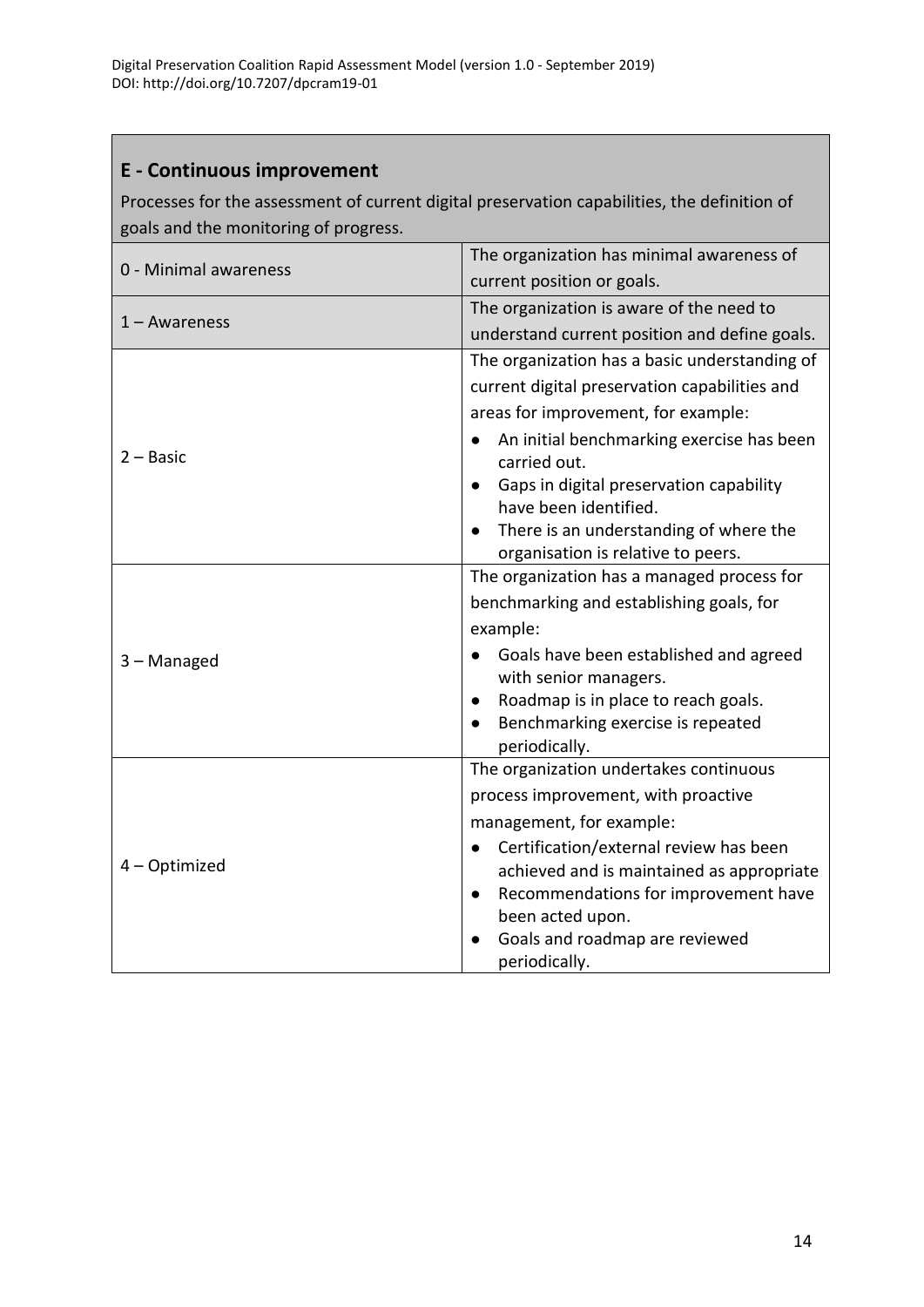### <span id="page-14-0"></span>**F - Community**

Engagement with and contribution to the wider digital preservation community.

<span id="page-14-1"></span>

|                       | The organization has minimal awareness of           |
|-----------------------|-----------------------------------------------------|
| 0 - Minimal awareness | the need to engage with the wider digital           |
|                       | preservation community.                             |
|                       | The organization is aware of the benefits of        |
| 1 – Awareness         | collaboration with the wider digital                |
|                       | preservation community.                             |
|                       | The organization engages with the wider             |
|                       | digital preservation community at a basic           |
|                       | level, for example:                                 |
| $2 - Basic$           | Network/s of relevant contacts have been            |
|                       | established.                                        |
|                       | Relevant community events can be                    |
|                       | accessed.<br>Engagement with the wider digital      |
|                       | preservation community is supported and             |
|                       | managed, for example:                               |
|                       | Relevant networks and communities have              |
|                       | been joined.                                        |
| 3 - Managed           | An active role is taken in the digital<br>$\bullet$ |
|                       | preservation community.                             |
|                       | Expert advice can be accessed as                    |
|                       | appropriate.                                        |
|                       | Successes and lessons learned from own              |
|                       | work is shared with the community.                  |
| 4 - Optimized         | The organization takes a leadership role in the     |
|                       | digital preservation community and                  |
|                       | proactively manages these engagements, for          |
|                       | example:                                            |
|                       | A proactive role is taken in establishing or        |
|                       | organising community networks,                      |
|                       | collaborative activities or events.                 |
|                       | Contributions are made to expert groups,            |
|                       | committees or task forces.                          |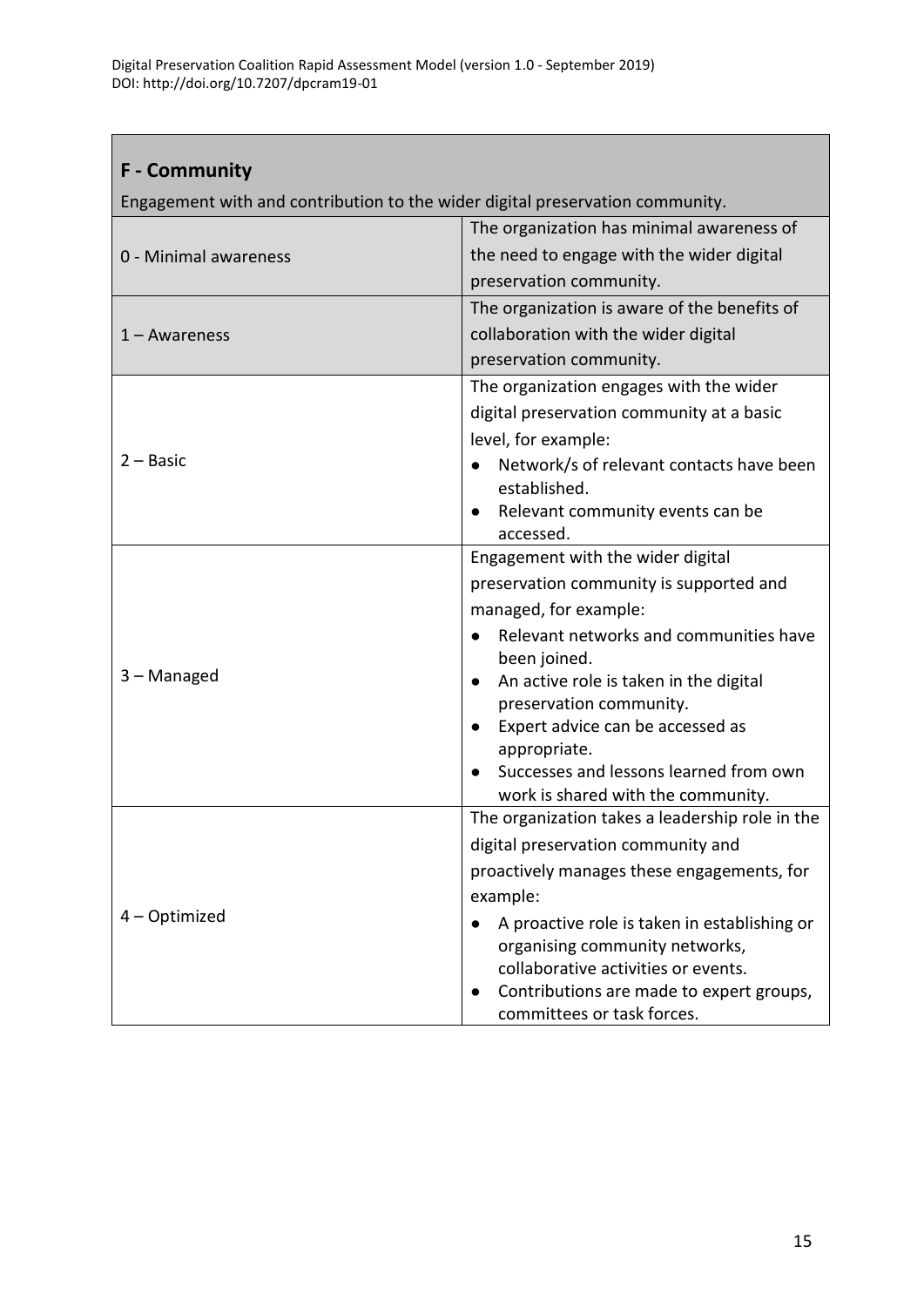# **Service capabilities**

<span id="page-15-0"></span>Г

| G - Acquisition, transfer and ingest                                           |                                                                                  |  |
|--------------------------------------------------------------------------------|----------------------------------------------------------------------------------|--|
| Processes to acquire or transfer content and ingest it into a digital archive. |                                                                                  |  |
|                                                                                | The organization has minimal awareness of                                        |  |
| 0 - Minimal awareness                                                          | either the need to acquire and ingest digital                                    |  |
|                                                                                | archives or basic principles for doing so.                                       |  |
|                                                                                | The organization is aware of the need to                                         |  |
| $1 - Awareness$                                                                | acquire and ingest digital archives, and has an                                  |  |
|                                                                                | understanding of basic principles.                                               |  |
|                                                                                | The organization has implemented a basic                                         |  |
|                                                                                | process for acquisition, transfer and ingest,                                    |  |
|                                                                                | for example:                                                                     |  |
|                                                                                | A documented accession and ingest<br>process exists.                             |  |
|                                                                                | Basic guidance for donors, depositors and                                        |  |
|                                                                                | record creators is available where                                               |  |
|                                                                                | appropriate.                                                                     |  |
|                                                                                | A documented process exists for selecting                                        |  |
| $2 - Basic$                                                                    | and capturing digital content where                                              |  |
|                                                                                | appropriate (for example for web<br>archives, email archives, digitized content) |  |
|                                                                                | Some content is appraised as part of a                                           |  |
|                                                                                | manual process in line with relevant                                             |  |
|                                                                                | policies.                                                                        |  |
|                                                                                | Some individual tools are used to support<br>accession and ingest.               |  |
|                                                                                | A dedicated and secure workspace is                                              |  |
|                                                                                | available for pre-ingest and ingest                                              |  |
|                                                                                | activities.<br>The organization has implemented a                                |  |
|                                                                                | comprehensive, managed process for                                               |  |
|                                                                                | acquisition and ingest, for example:                                             |  |
|                                                                                | Relationships with donors, depositors and                                        |  |
|                                                                                | record creators are managed through                                              |  |
|                                                                                | ongoing communication, guidance, and                                             |  |
| 3 - Managed                                                                    | support where required.                                                          |  |
|                                                                                | Appraisal is a standard part of the ingest                                       |  |
|                                                                                | workflow.                                                                        |  |
|                                                                                | Workflows are efficient and fit for                                              |  |
|                                                                                | purpose.<br>Parts of the accession and ingest process                            |  |
|                                                                                | are automated.                                                                   |  |

i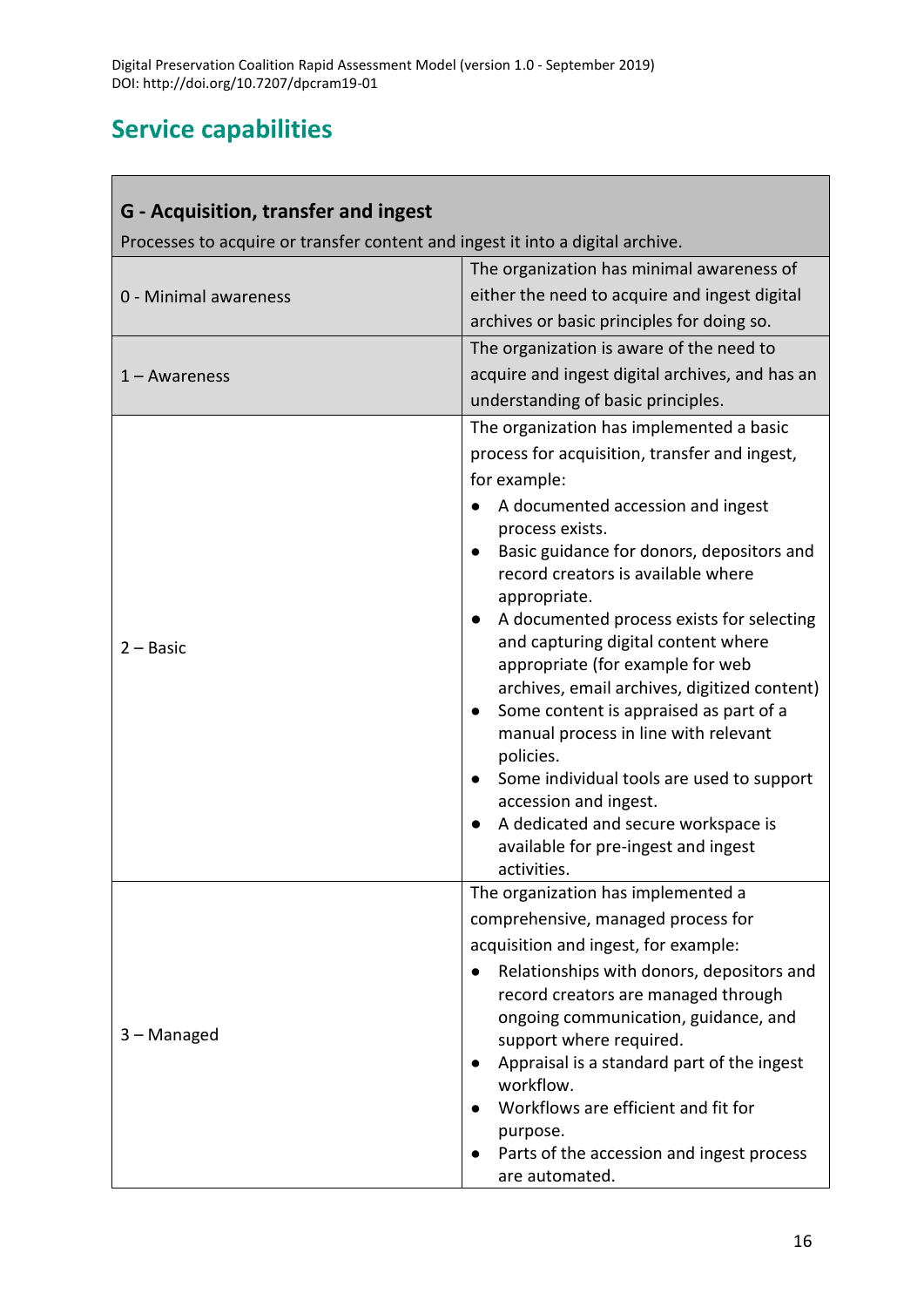|               | Successful transfer of content is verified<br>by integrity checking.                                                                                                                                                                                                                       |  |  |  |  |
|---------------|--------------------------------------------------------------------------------------------------------------------------------------------------------------------------------------------------------------------------------------------------------------------------------------------|--|--|--|--|
|               | The organization proactively manages and<br>improves the acquisition and ingest process,                                                                                                                                                                                                   |  |  |  |  |
| 4 – Optimized | for example:                                                                                                                                                                                                                                                                               |  |  |  |  |
|               | The organization coordinates with<br>potential donors, depositors and record<br>creators to support best practice lifecycle<br>management.<br>The accession and ingest process is<br>$\bullet$<br>automated as far as possible.<br>Tools and systems in use have been fully<br>integrated. |  |  |  |  |
|               | Software tools are applied to automate<br>$\bullet$<br>and enhance the process, for example                                                                                                                                                                                                |  |  |  |  |
|               | highlighting sensitive information or<br>informing appraisal decisions.                                                                                                                                                                                                                    |  |  |  |  |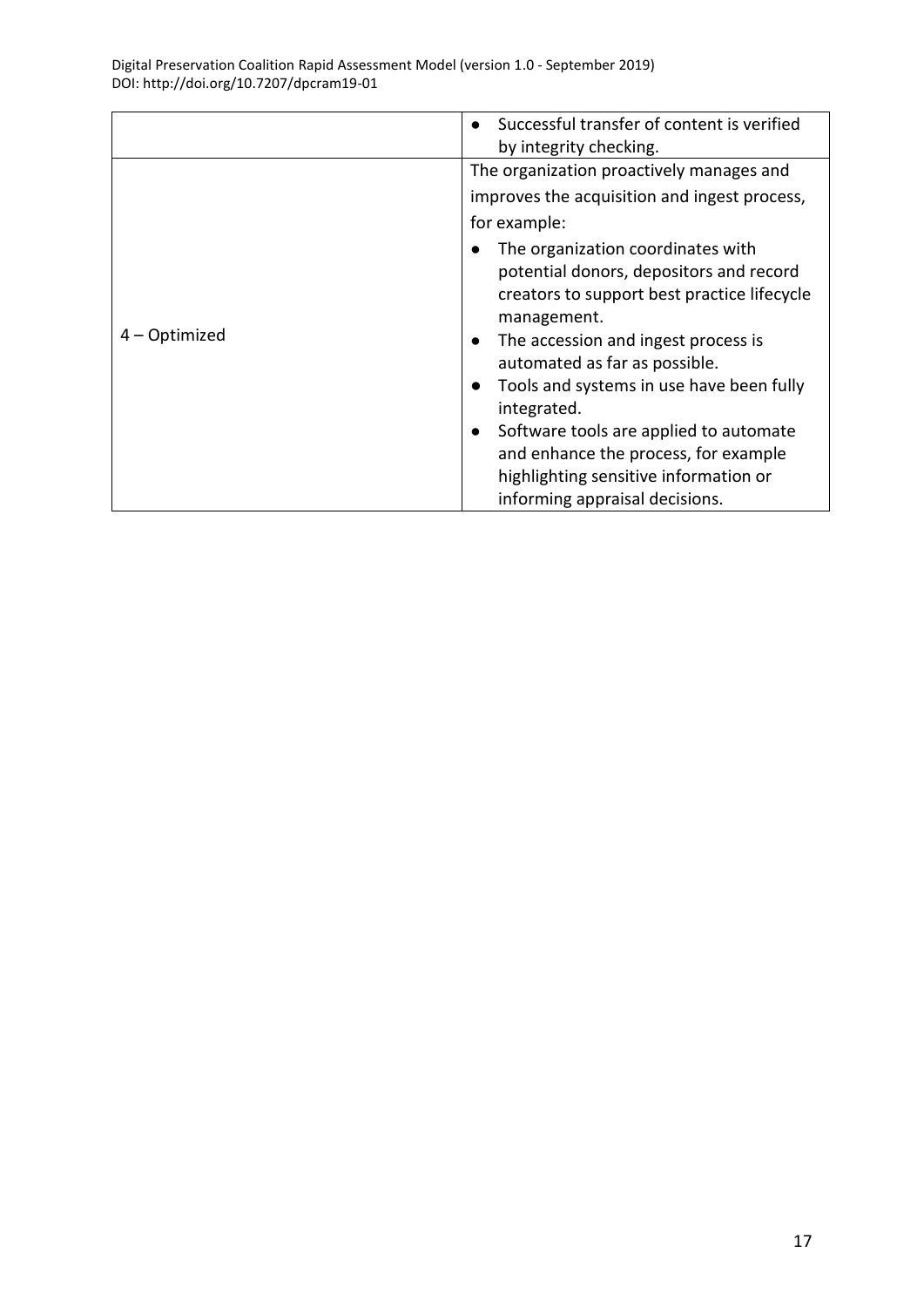#### <span id="page-17-0"></span>**H - Bitstream preservation**

Processes to ensure the storage and integrity of digital content to be preserved.

|                       | The organization has minimal awareness of                                         |  |  |  |
|-----------------------|-----------------------------------------------------------------------------------|--|--|--|
| 0 - Minimal awareness | either the need for bitstream preservation or                                     |  |  |  |
|                       | basic principles for applying it.                                                 |  |  |  |
|                       | The organization is aware of the need for                                         |  |  |  |
| $1 - Awareness$       | bitstream preservation, and has an                                                |  |  |  |
|                       | understanding of basic principles.                                                |  |  |  |
|                       | The organization has implemented a basic                                          |  |  |  |
|                       | process for bitstream preservation, for                                           |  |  |  |
|                       | example:                                                                          |  |  |  |
|                       | Dedicated storage is available to meet                                            |  |  |  |
| $2 - Basic$           | current preservation needs.                                                       |  |  |  |
|                       | Staff know where content is stored.                                               |  |  |  |
|                       | Replication is based on simple backup<br>$\bullet$<br>regimes.                    |  |  |  |
|                       | Checksums are generated for all content.<br>$\bullet$                             |  |  |  |
|                       | There is an understanding of who should                                           |  |  |  |
|                       | be authorized to access the content.                                              |  |  |  |
|                       | The organization stores content in a managed                                      |  |  |  |
|                       | way consistent with preservation good                                             |  |  |  |
|                       | practice for replication and integrity checking.                                  |  |  |  |
|                       | For example:                                                                      |  |  |  |
|                       | Content is managed with a combination of                                          |  |  |  |
|                       | integrity checking and content replication                                        |  |  |  |
|                       | to one or more locations.<br>Decisions on the frequency of integrity<br>$\bullet$ |  |  |  |
|                       | checking and the number of copies held                                            |  |  |  |
| 3 - Managed           | take into consideration risks, costs and                                          |  |  |  |
|                       | the value of the content.                                                         |  |  |  |
|                       | Content failing integrity checks is                                               |  |  |  |
|                       | repaired.                                                                         |  |  |  |
|                       | Authorizations to access the content are                                          |  |  |  |
|                       | enforced and documented.<br>Tests are routinely carried out to verify             |  |  |  |
|                       | the effectiveness of backups, replication                                         |  |  |  |
|                       | and integrity checking.                                                           |  |  |  |
|                       | The organization applies a highly managed                                         |  |  |  |
|                       | storage regime with proactive risk                                                |  |  |  |
| 4 - Optimized         | management, for example:                                                          |  |  |  |
|                       | Geographically separated copies are held                                          |  |  |  |
|                       | to minimise the risk of loss due to                                               |  |  |  |
|                       | disaster.                                                                         |  |  |  |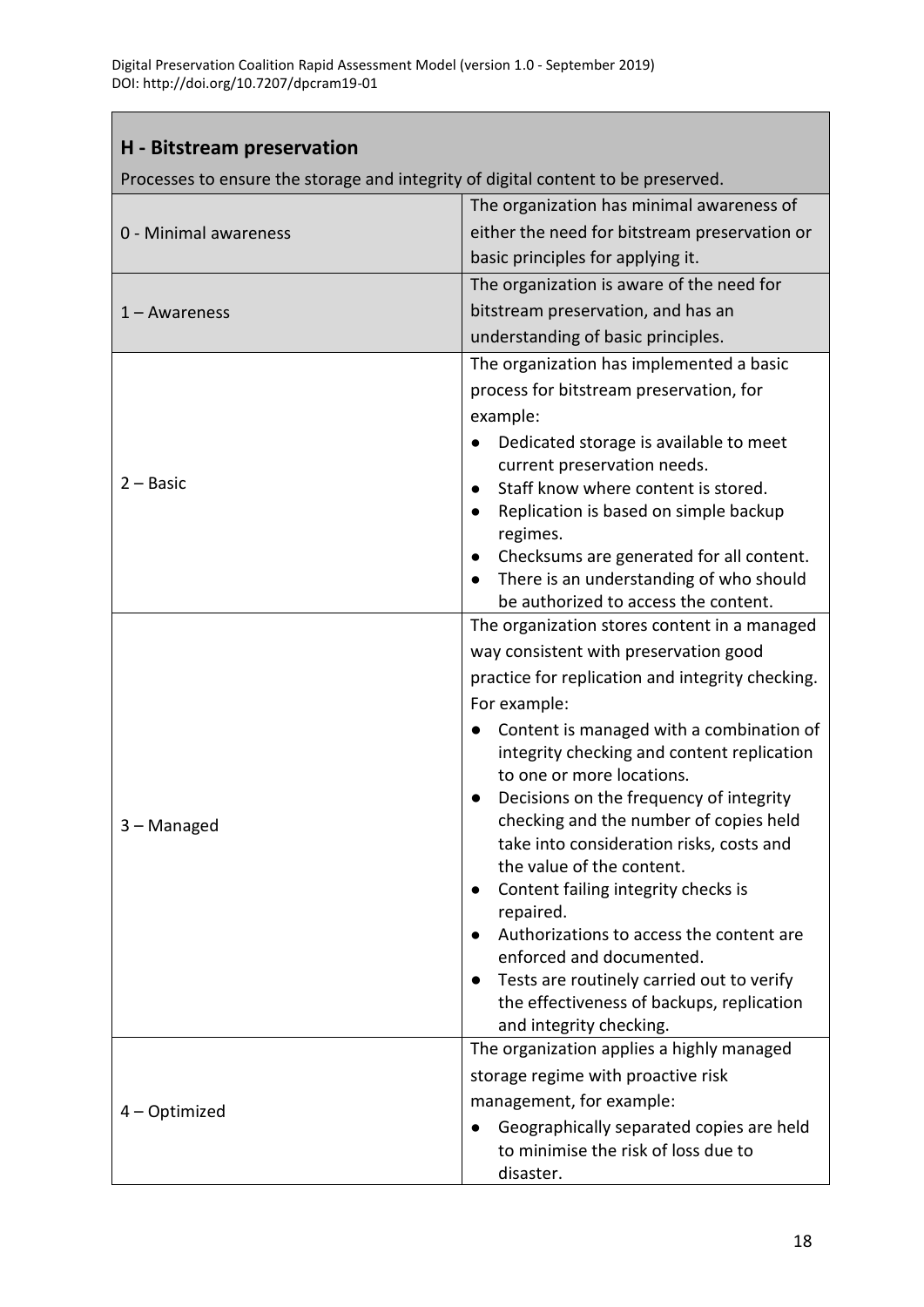| Different storage technologies or services<br>$\bullet$ |
|---------------------------------------------------------|
| are in use.                                             |
|                                                         |
| Future storage needs are regularly<br>$\bullet$         |
| predicted and updated and storage                       |
| capacity is monitored and revised                       |
| accordingly.                                            |
|                                                         |
| Content integrity and processes to<br>$\bullet$         |
| ascertain integrity are independently                   |
| reviewed                                                |
|                                                         |
| All access to content is logged and<br>$\bullet$        |
| reviewed for unauthorised use or changes                |
|                                                         |
| made: which content, when and by                        |
| whom.                                                   |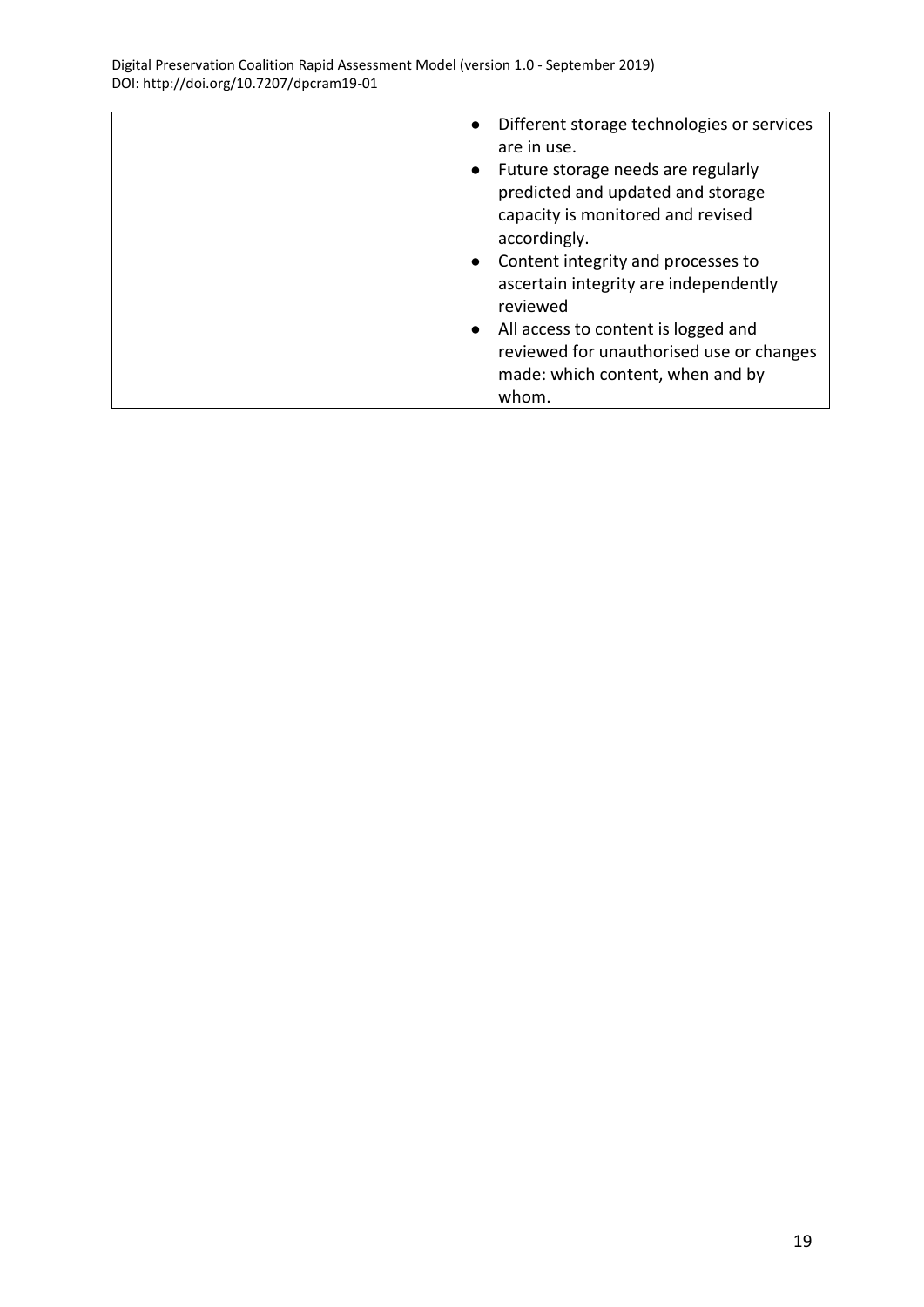#### <span id="page-19-0"></span>**I - Content preservation**

Processes to preserve the meaning or functionality of the digital content and ensure its continued accessibility and usability over time.

|                       | The organization has minimal awareness of                                     |  |  |  |
|-----------------------|-------------------------------------------------------------------------------|--|--|--|
| 0 - Minimal awareness | either the need for content preservation or                                   |  |  |  |
|                       | basic principles for applying it.                                             |  |  |  |
|                       | The organization is aware of the need for                                     |  |  |  |
| $1 - Awareness$       | content preservation, and has an                                              |  |  |  |
|                       | understanding of basic principles.                                            |  |  |  |
|                       | The organization has implemented a basic                                      |  |  |  |
|                       | process to understand the content that they                                   |  |  |  |
|                       | hold, for example:                                                            |  |  |  |
| $2 - Basic$           | File formats are identified.<br>$\bullet$                                     |  |  |  |
|                       | Content is characterized and assessed for<br>$\bullet$                        |  |  |  |
|                       | preservation and quality issues such as                                       |  |  |  |
|                       | encrypted, broken or incomplete content<br>and invalid files.                 |  |  |  |
|                       | The organization has implemented a                                            |  |  |  |
|                       | managed process to monitor and plan for                                       |  |  |  |
|                       | accessibility of content over time, for                                       |  |  |  |
|                       | example:                                                                      |  |  |  |
|                       | Technology watch activities are carried                                       |  |  |  |
|                       | out and 'at risk' content is identified.                                      |  |  |  |
|                       | Technical dependencies are detected and                                       |  |  |  |
| 3 - Managed           | documented.                                                                   |  |  |  |
|                       | Actions are occasionally carried out to<br>$\bullet$                          |  |  |  |
|                       | ensure preservation and quality of<br>content such as migration, emulation or |  |  |  |
|                       | modification of creation or capture                                           |  |  |  |
|                       | workflows.                                                                    |  |  |  |
|                       | All changes to digital content are                                            |  |  |  |
|                       | recorded, including details of when, what,                                    |  |  |  |
|                       | how, why and who.                                                             |  |  |  |
|                       | The organization takes a proactive approach                                   |  |  |  |
| 4 - Optimized         | to prioritise and mitigate preservation risks to                              |  |  |  |
|                       | ensure content is accessible over time, for                                   |  |  |  |
|                       | example:                                                                      |  |  |  |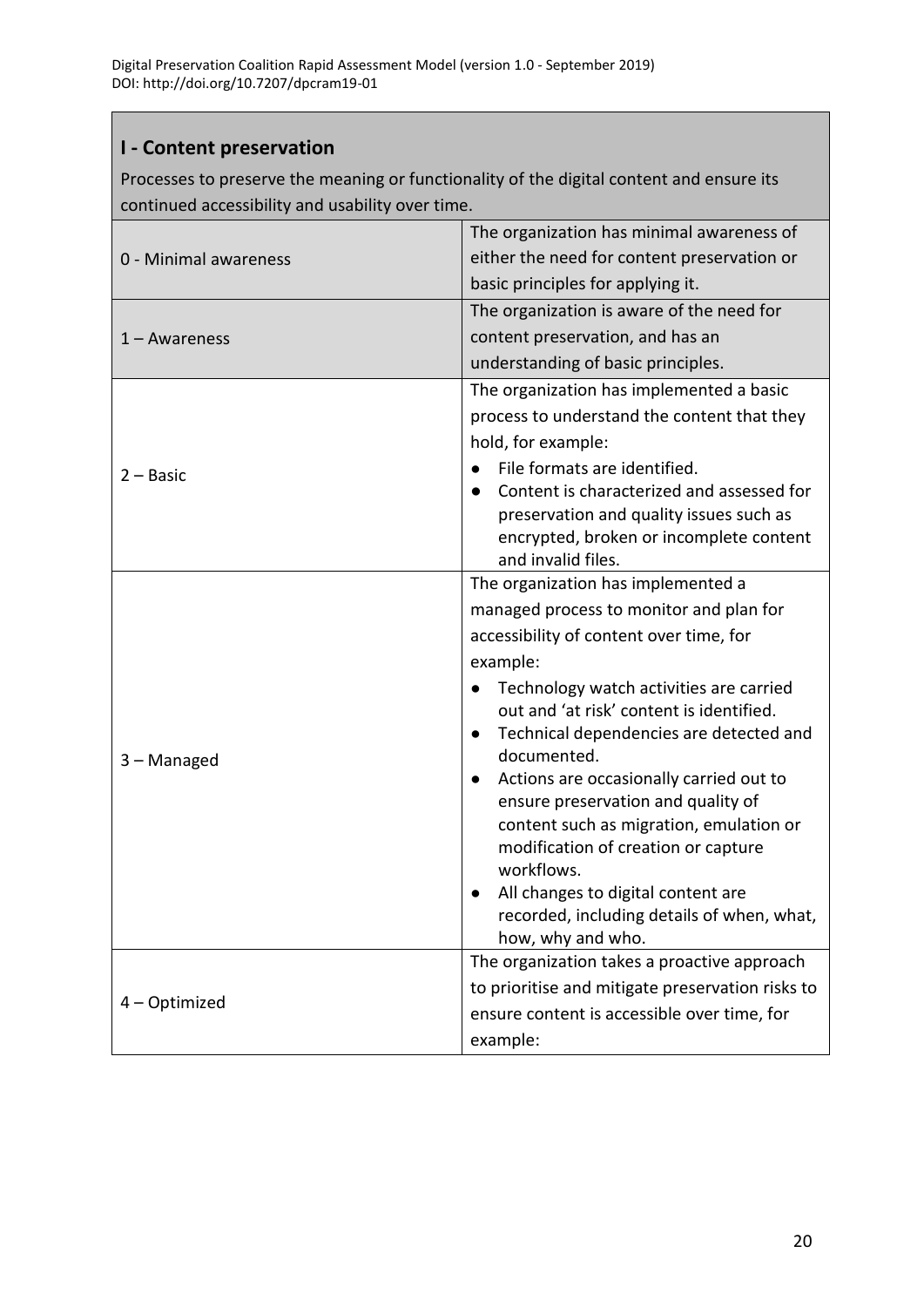| Risks to specific file formats or types of<br>$\bullet$<br>content held are well understood. |
|----------------------------------------------------------------------------------------------|
| A rigorous preservation planning process<br>$\bullet$                                        |
| identifies appropriate preservation                                                          |
| actions for risk mitigation.                                                                 |
| Format migrations, normalizations,<br>$\bullet$                                              |
| emulation and other preservation actions                                                     |
| are implemented in accordance with                                                           |
| preservation plans.                                                                          |
| Quality control is in place to assess and<br>$\bullet$                                       |
| record the outcome of preservation                                                           |
| actions.                                                                                     |
| Digital content and metadata are version<br>$\bullet$                                        |
| controlled where appropriate.                                                                |
|                                                                                              |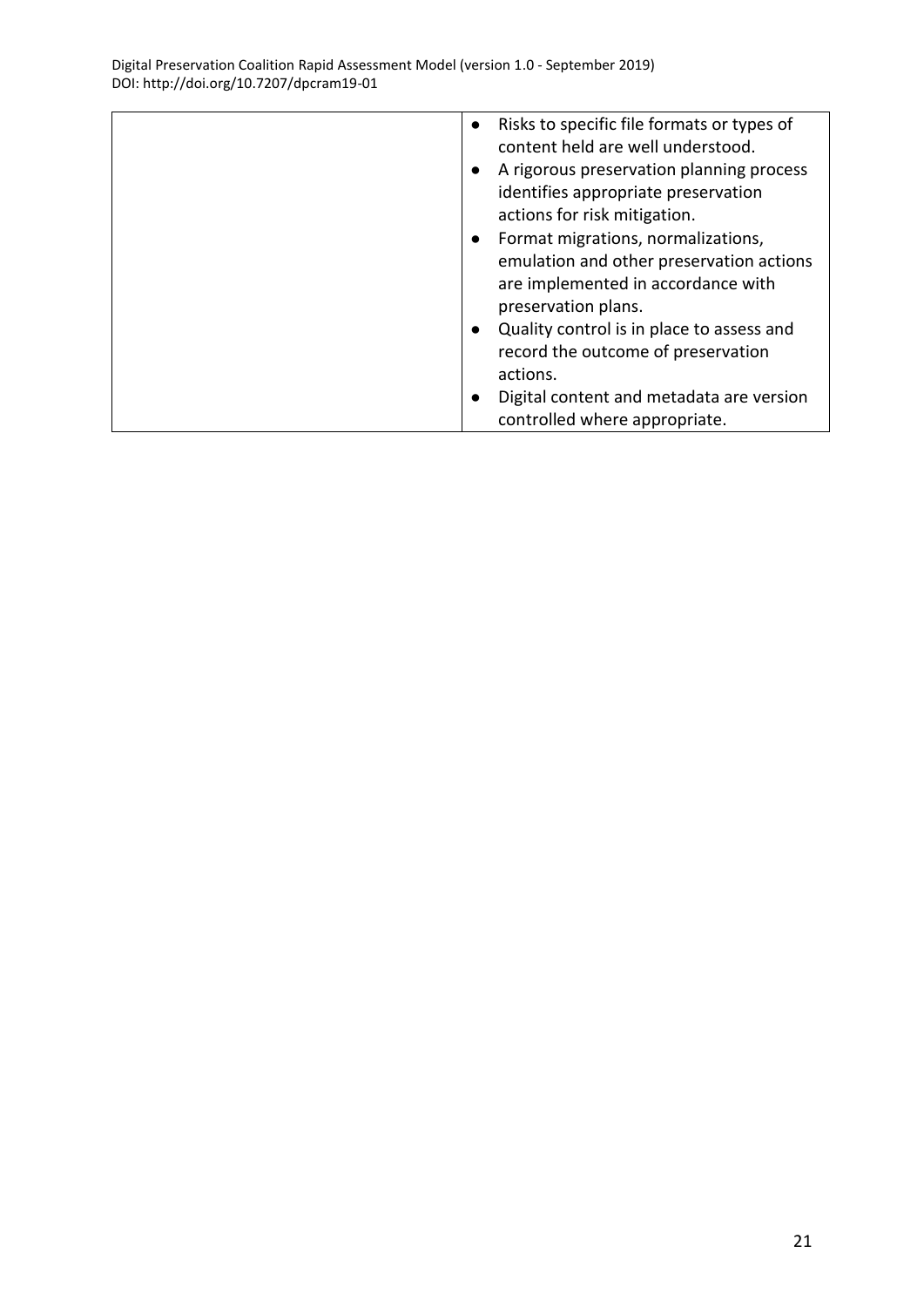#### <span id="page-21-0"></span>**J - Metadata management**

Processes to create and maintain sufficient metadata to support preservation, management and use of preserved digital content.

|                       | The organization has minimal awareness of                                          |  |  |
|-----------------------|------------------------------------------------------------------------------------|--|--|
| 0 - Minimal awareness | either the need to manage metadata or basic                                        |  |  |
|                       | principles for implementing it.                                                    |  |  |
|                       | The organization is aware of the need to                                           |  |  |
| $1 -$ Awareness       | manage metadata, and has an understanding                                          |  |  |
|                       | of basic principles.                                                               |  |  |
|                       | The organization creates and maintains                                             |  |  |
|                       | metadata for preservation at a basic level, for                                    |  |  |
|                       | example:                                                                           |  |  |
|                       | Content is described at collection level in                                        |  |  |
|                       | a digital asset register.                                                          |  |  |
| 2 – Basic             | An appropriate minimum descriptive<br>$\bullet$                                    |  |  |
|                       | metadata requirement exists.                                                       |  |  |
|                       | Metadata and documentation acquired<br>$\bullet$                                   |  |  |
|                       | with content is retained and preserved.<br>Basic preservation metadata is captured |  |  |
|                       | at item level.                                                                     |  |  |
|                       | The organization has implemented a                                                 |  |  |
|                       | managed process to create and maintain                                             |  |  |
|                       | preservation metadata, for example:                                                |  |  |
|                       | Appropriate metadata standards are<br>identified.                                  |  |  |
|                       | Internal guidance and controlled<br>$\bullet$                                      |  |  |
| 3 - Managed           | vocabularies are in place to ensure                                                |  |  |
|                       | consistency of metadata entry.                                                     |  |  |
|                       | Persistent unique identifiers are assigned                                         |  |  |
|                       | and maintained for digital content.                                                |  |  |
|                       | Structural relationships between the data<br>$\bullet$                             |  |  |
|                       | and metadata elements that form a                                                  |  |  |
|                       | particular digital object are maintained.                                          |  |  |
| 4 - Optimized         | The organization undertakes proactive                                              |  |  |
|                       | management of preservation metadata and                                            |  |  |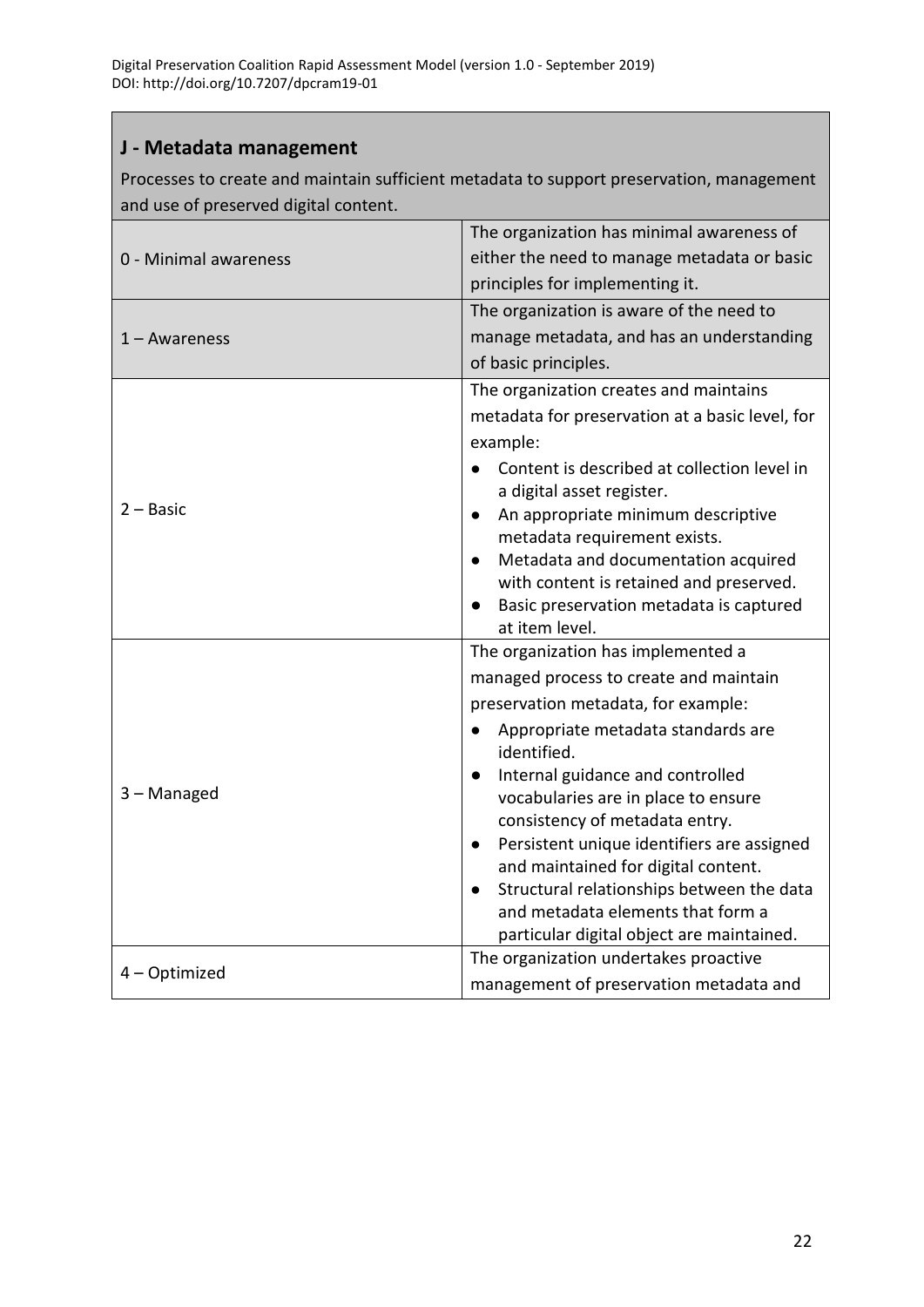| looks for ways to enhance and improve                                                                 |  |  |
|-------------------------------------------------------------------------------------------------------|--|--|
| processes, for example:                                                                               |  |  |
| Rich metadata exists for digital content<br>where appropriate.                                        |  |  |
| Appropriate metadata standards are<br>applied.                                                        |  |  |
| Choice of metadata standards is revisited<br>and reviewed periodically.                               |  |  |
| Metadata and documentation can be<br>$\bullet$<br>enhanced throughout the lifetime of the<br>content. |  |  |
| Metadata enables a richer                                                                             |  |  |
| rendering/reuse experience for the user.                                                              |  |  |
| Metadata is harvestable and reusable.<br>$\bullet$                                                    |  |  |
| Managed exit strategy is facilitated by<br>$\bullet$                                                  |  |  |
| standardised content packaging and                                                                    |  |  |
| metadata standards.                                                                                   |  |  |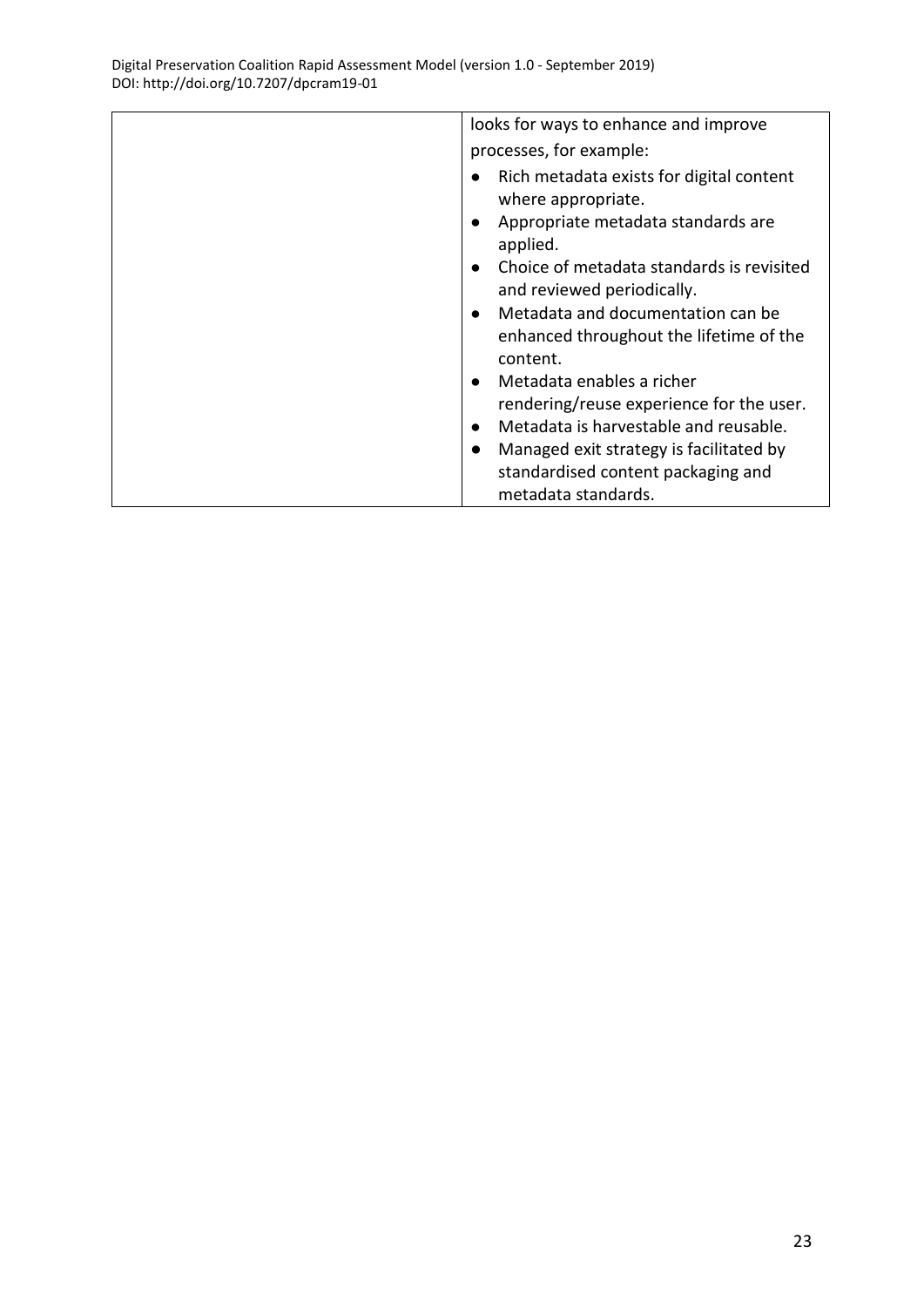### <span id="page-23-0"></span>**K - Discovery and access**

Processes to enable discovery of digital content and provide access for users.

|                       | The organization has minimal awareness of                  |  |  |
|-----------------------|------------------------------------------------------------|--|--|
| 0 - Minimal awareness | either the need to enable discovery and                    |  |  |
|                       | access for their user community or basic                   |  |  |
|                       | principles for carrying this out                           |  |  |
|                       | The organization is aware of the need to                   |  |  |
|                       | enable discovery and access for their user                 |  |  |
| $1 -$ Awareness       | community, and has an understanding of                     |  |  |
|                       | basic principles.                                          |  |  |
|                       | The organization has implemented a basic                   |  |  |
|                       | discovery and access mechanism (where                      |  |  |
|                       | access rights permit), for example:                        |  |  |
| $2 - Basic$           | Basic resource discovery exists for some                   |  |  |
|                       | digital content.                                           |  |  |
|                       | Users can view or access digital content                   |  |  |
|                       | and metadata, either remotely or on-site.                  |  |  |
|                       | The organization has implemented a                         |  |  |
|                       | comprehensive, managed discovery and                       |  |  |
|                       | access process (where access rights permit),               |  |  |
|                       | for example:                                               |  |  |
|                       | Basic resource discovery exists for all                    |  |  |
|                       | digital content.                                           |  |  |
| 3 - Managed           | Full text search is available for some<br>digital content. |  |  |
|                       | Rights information is displayed and access                 |  |  |
|                       | managed by the system where possible.                      |  |  |
|                       | Access systems are updated to reflect                      |  |  |
|                       | feedback from the user community.                          |  |  |
|                       | Exit strategy access use case is                           |  |  |
|                       | established.                                               |  |  |
|                       | The organization has implemented an                        |  |  |
|                       | advanced discovery and access mechanism                    |  |  |
|                       | (where access rights permit) which is                      |  |  |
|                       | proactively enhanced and improved, for                     |  |  |
| 4 - Optimized         | example:                                                   |  |  |
|                       | Advanced resource discovery and access                     |  |  |
|                       | tools are provided, such as faceted                        |  |  |
|                       | searching, data visualization or custom                    |  |  |
|                       | access via APIs.                                           |  |  |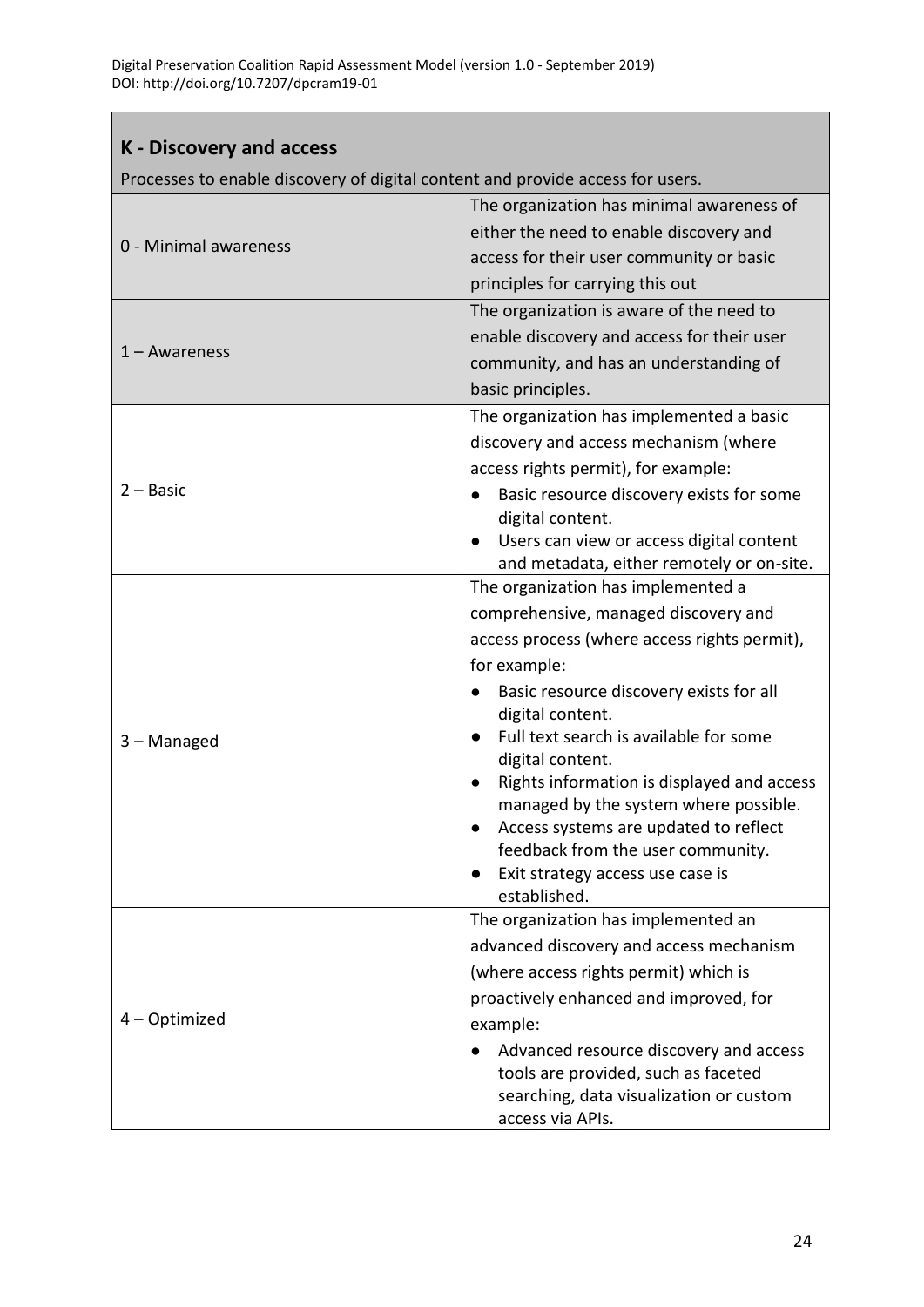| Different options are available for access,<br>$\bullet$<br>rendering or re-use such as migrated,<br>emulated, visualised content.<br>Rights are fully managed by the access<br>$\bullet$<br>systems, including issuing agreements for<br>reuse.<br>Access support is provided for users by<br>the organization.<br>The user community is proactively<br>$\bullet$<br>consulted to establish and anticipate |
|-------------------------------------------------------------------------------------------------------------------------------------------------------------------------------------------------------------------------------------------------------------------------------------------------------------------------------------------------------------------------------------------------------------|
| needs and expectations.                                                                                                                                                                                                                                                                                                                                                                                     |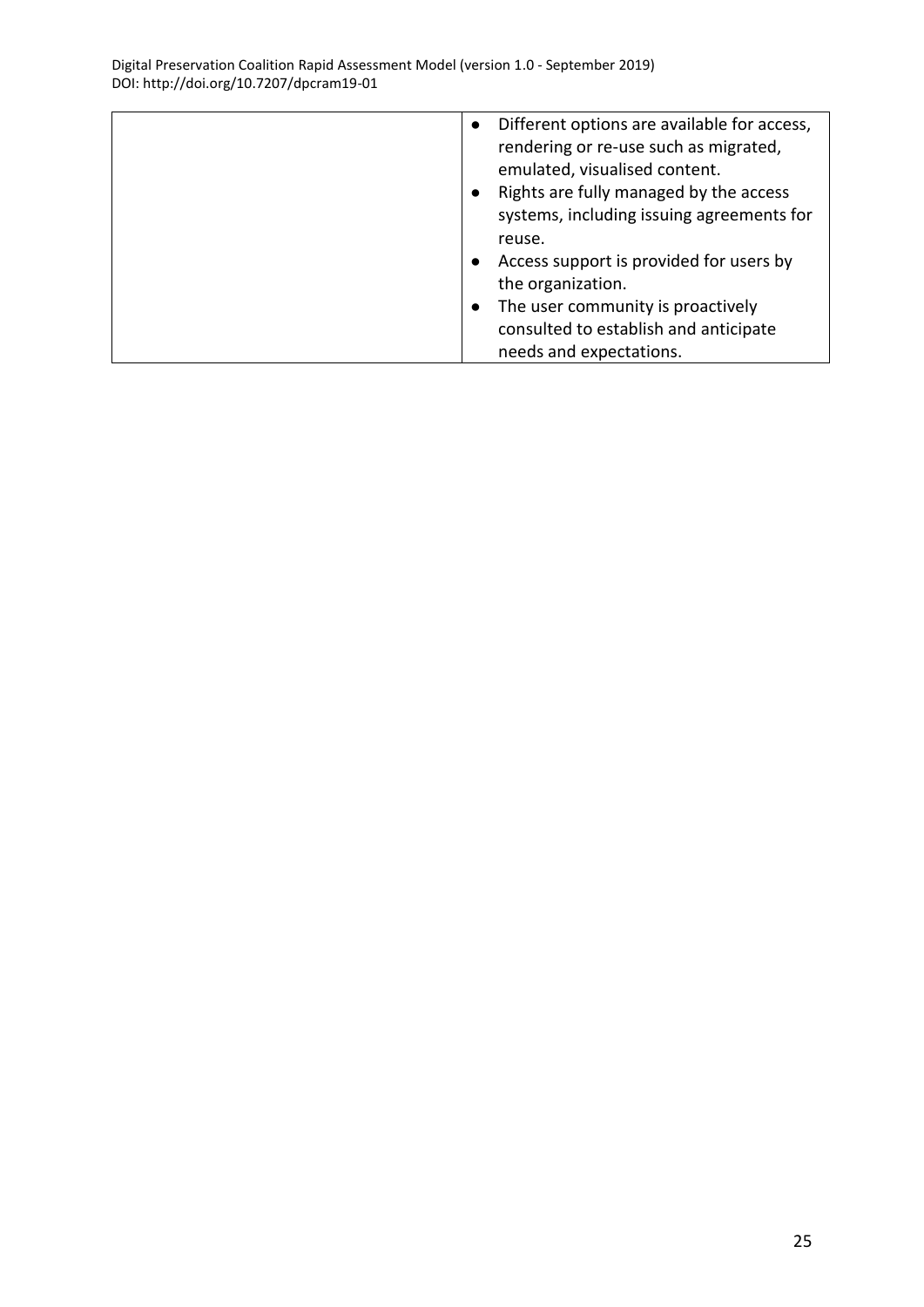# **Appendix I – DPC RAM worksheet**

| Organization:                   |  |
|---------------------------------|--|
| <b>Assessment completed by:</b> |  |
| <b>Assessment complete on:</b>  |  |
|                                 |  |
|                                 |  |
| Notes on scope of assessment:   |  |

<span id="page-25-0"></span>

| <b>ORGANIZATIONAL CAPABILITIES</b>                                                                                                             |                      |                       |                     |                      |
|------------------------------------------------------------------------------------------------------------------------------------------------|----------------------|-----------------------|---------------------|----------------------|
|                                                                                                                                                | <b>Current Level</b> | <b>Evidence/Notes</b> | <b>Target Level</b> | <b>Actions/Notes</b> |
| A. Organizational viability:<br>Governance, organizational<br>structure, staffing and resourcing<br>of digital preservation activities.        |                      |                       |                     |                      |
| <b>B. Policy and strategy: Policies,</b><br>strategies, and procedures which<br>govern the operation and<br>management of the digital archive. |                      |                       |                     |                      |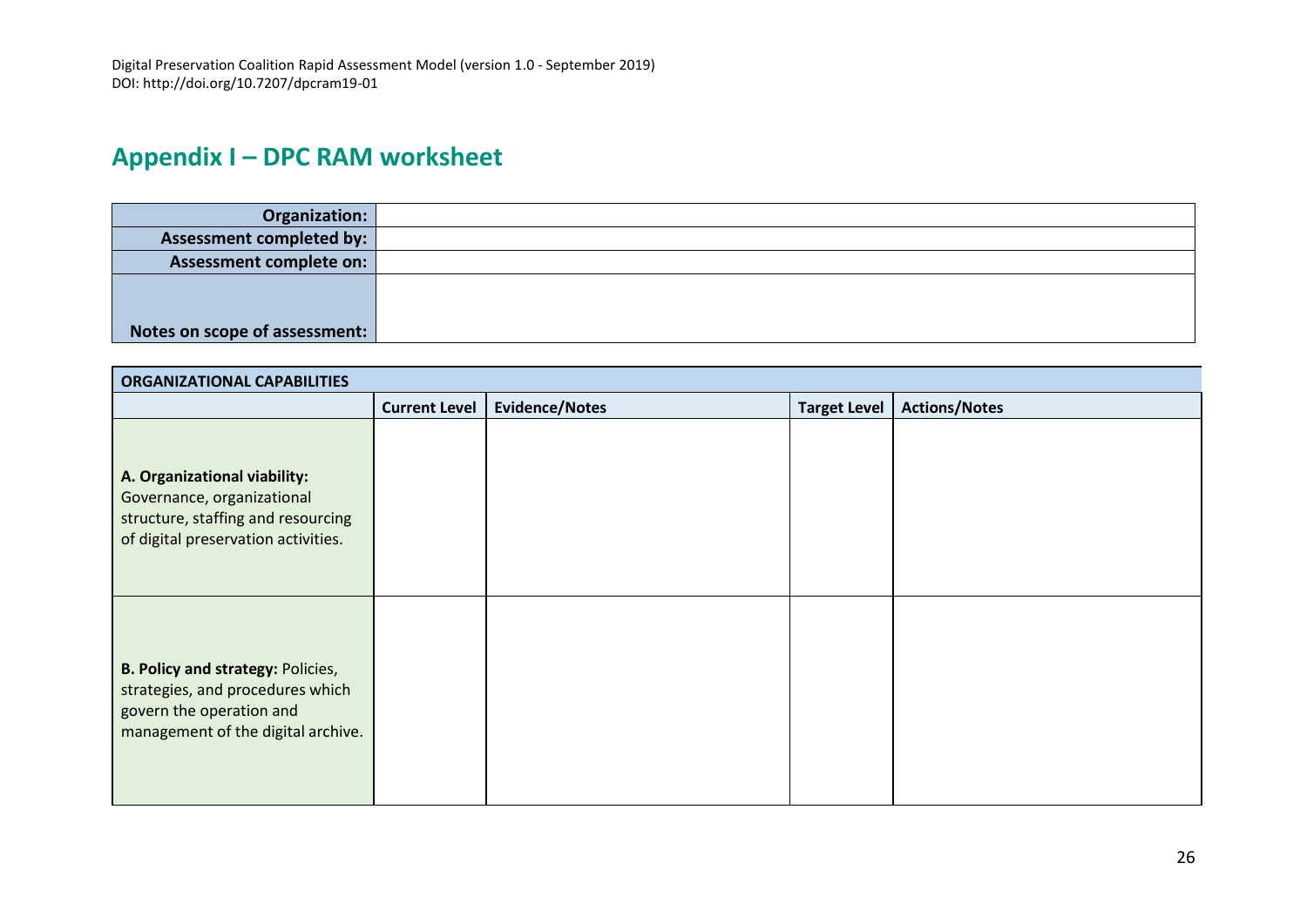|                                                                                                                                                                                                                                                                                        | <b>Current Level</b> | <b>Evidence/Notes</b> | <b>Target Level</b> | <b>Actions/Notes</b> |
|----------------------------------------------------------------------------------------------------------------------------------------------------------------------------------------------------------------------------------------------------------------------------------------|----------------------|-----------------------|---------------------|----------------------|
| C. Legal basis: Management of<br>contractual, licensing, and other<br>legal rights and responsibilities<br>relating to acquiring, preserving<br>and providing access to digital<br>content (e.g. licencing, copyright,<br>terms and conditions of use, data<br>protection regulation). |                      |                       |                     |                      |
| D. IT capability: Information<br>Technology capabilities for<br>supporting digital preservation<br>activities.                                                                                                                                                                         |                      |                       |                     |                      |
| <b>E. Continuous Improvement:</b><br>Processes for the assessment of<br>current digital preservation<br>capabilities, the definition of goals<br>and the monitoring of progress.                                                                                                       |                      |                       |                     |                      |
| F. Community: Engagement with<br>and contribution to the wider<br>digital preservation community.                                                                                                                                                                                      |                      |                       |                     |                      |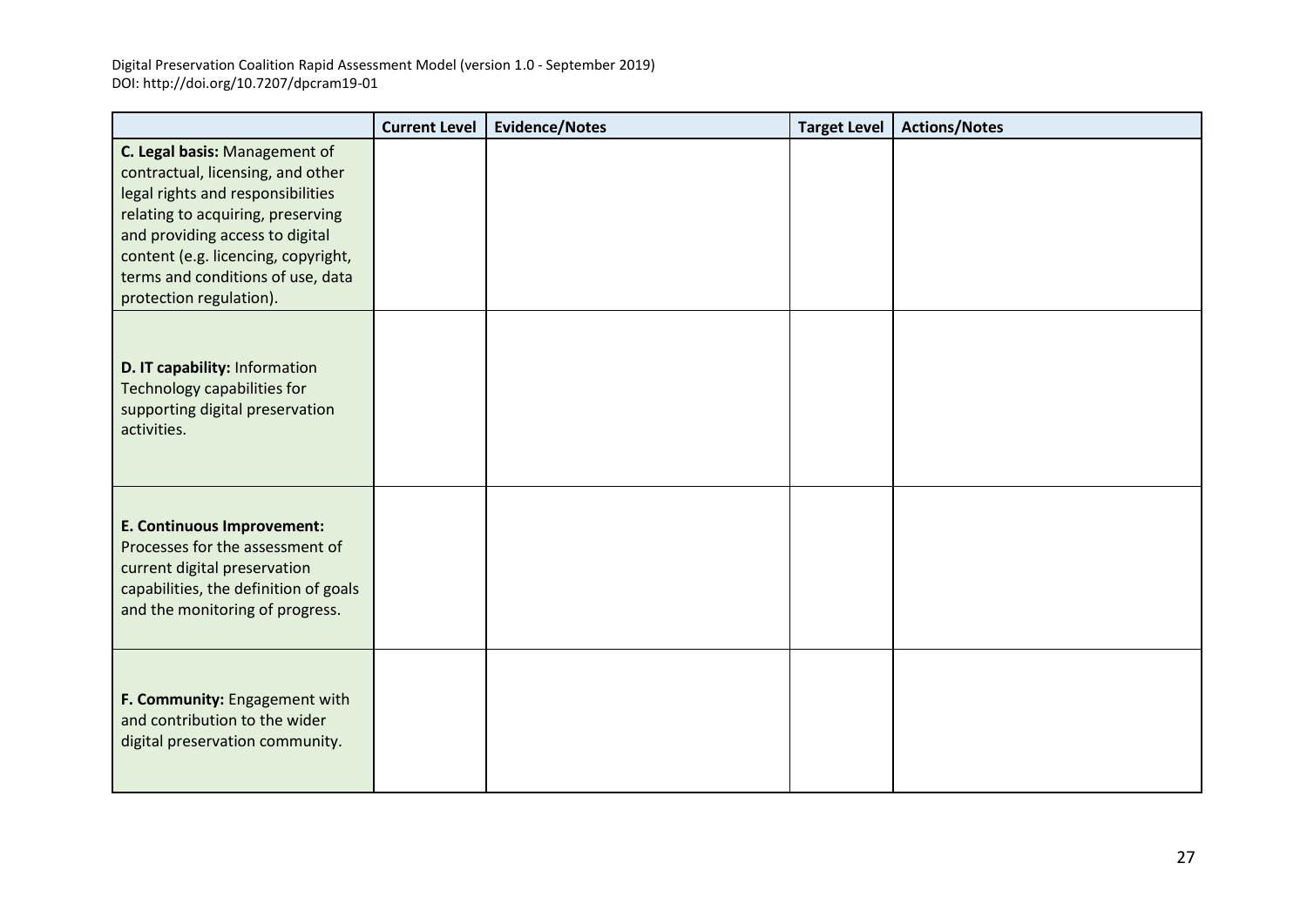| <b>SERVICE CAPABILITIES</b>                                                                                                                                                              |                      |                       |                     |                      |  |  |  |
|------------------------------------------------------------------------------------------------------------------------------------------------------------------------------------------|----------------------|-----------------------|---------------------|----------------------|--|--|--|
|                                                                                                                                                                                          | <b>Current Level</b> | <b>Evidence/Notes</b> | <b>Target Level</b> | <b>Actions/Notes</b> |  |  |  |
| G. Acquisition, Transfer and<br>Ingest: Processes to acquire or<br>transfer content and ingest it into<br>a digital archive.                                                             |                      |                       |                     |                      |  |  |  |
| H. Bitstream Preservation:<br>Processes to ensure the storage<br>and integrity of digital content to<br>be preserved.                                                                    |                      |                       |                     |                      |  |  |  |
| <b>I. Content Preservation: Processes</b><br>to preserve the meaning or<br>functionality of the digital content<br>and ensure its continued<br>accessibility and usability over<br>time. |                      |                       |                     |                      |  |  |  |